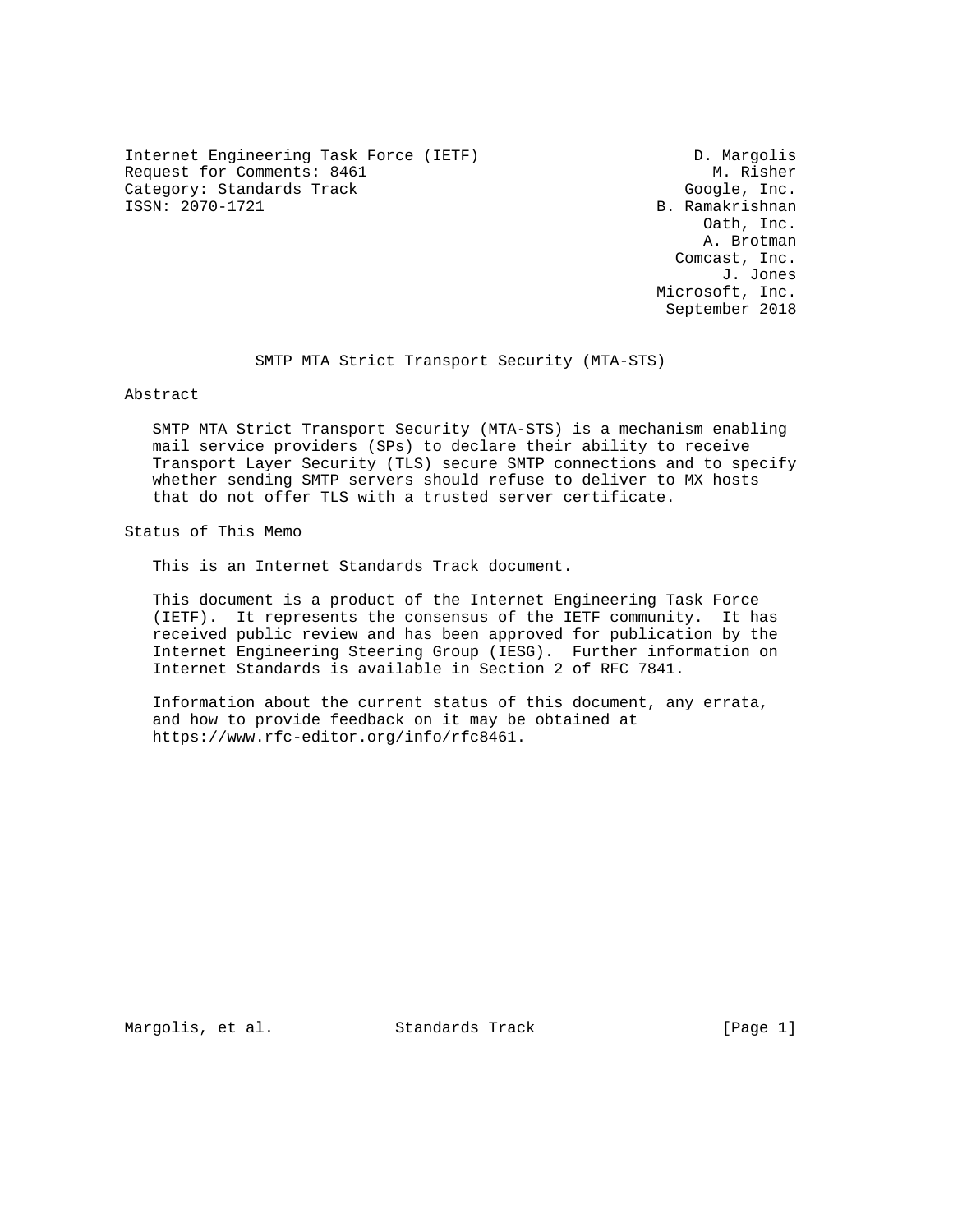Copyright Notice

 Copyright (c) 2018 IETF Trust and the persons identified as the document authors. All rights reserved.

 This document is subject to BCP 78 and the IETF Trust's Legal Provisions Relating to IETF Documents

 (https://trustee.ietf.org/license-info) in effect on the date of publication of this document. Please review these documents carefully, as they describe your rights and restrictions with respect to this document. Code Components extracted from this document must include Simplified BSD License text as described in Section 4.e of the Trust Legal Provisions and are provided without warranty as described in the Simplified BSD License.

Margolis, et al. Standards Track [Page 2]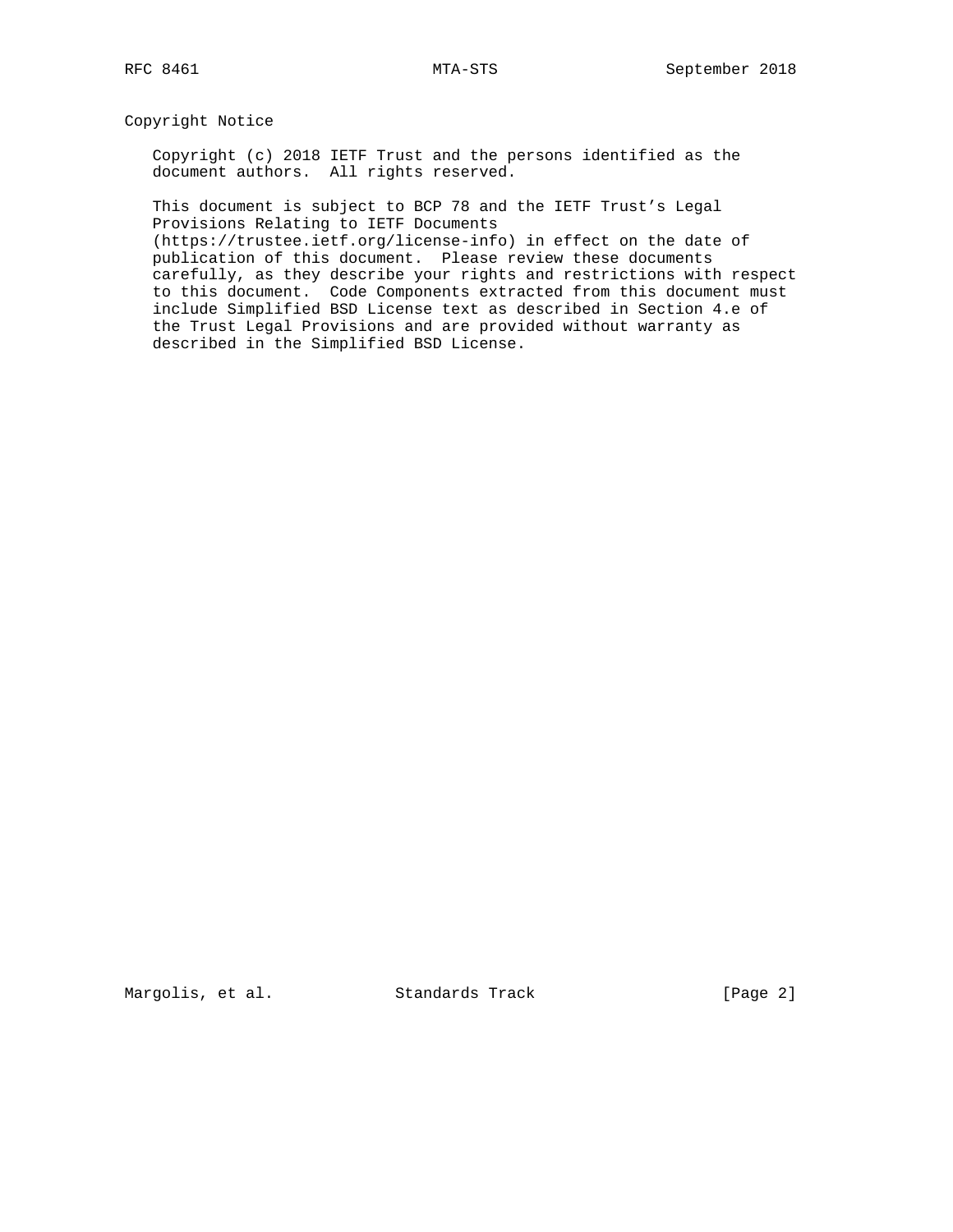| Table of Contents |  |
|-------------------|--|
|-------------------|--|

| 1.1.<br>2.<br>3.1.<br>3.2.<br>HTTPS Policy Fetching<br>10<br>3.3.<br>Policy Selection for Smart Hosts and Subdomains<br>3.4.<br>11<br>11<br>4.1.<br>12<br>Recipient MTA Certificate Validation<br>4.2.<br>12<br>12<br>Policy Application Control Flow<br>5.1.<br>13<br>13<br>б.<br>Interoperability Considerations<br>7.<br>14<br>7.1.<br>14 | $\overline{4}$ |
|----------------------------------------------------------------------------------------------------------------------------------------------------------------------------------------------------------------------------------------------------------------------------------------------------------------------------------------------|----------------|
|                                                                                                                                                                                                                                                                                                                                              | $\overline{4}$ |
|                                                                                                                                                                                                                                                                                                                                              | 5              |
|                                                                                                                                                                                                                                                                                                                                              | 5              |
|                                                                                                                                                                                                                                                                                                                                              | 6              |
|                                                                                                                                                                                                                                                                                                                                              | $\overline{7}$ |
|                                                                                                                                                                                                                                                                                                                                              |                |
|                                                                                                                                                                                                                                                                                                                                              |                |
|                                                                                                                                                                                                                                                                                                                                              |                |
|                                                                                                                                                                                                                                                                                                                                              |                |
|                                                                                                                                                                                                                                                                                                                                              |                |
|                                                                                                                                                                                                                                                                                                                                              |                |
|                                                                                                                                                                                                                                                                                                                                              |                |
|                                                                                                                                                                                                                                                                                                                                              |                |
|                                                                                                                                                                                                                                                                                                                                              |                |
|                                                                                                                                                                                                                                                                                                                                              |                |
| Minimum TLS Version Support<br>7.2.                                                                                                                                                                                                                                                                                                          | 14             |
| 8. Operational Considerations<br>15                                                                                                                                                                                                                                                                                                          |                |
| 15<br>8.1.                                                                                                                                                                                                                                                                                                                                   |                |
| 8.2.<br>15                                                                                                                                                                                                                                                                                                                                   |                |
| 16<br>8.3.                                                                                                                                                                                                                                                                                                                                   |                |
| 8.4.<br>Preserving MX Candidate Traversal<br>17                                                                                                                                                                                                                                                                                              |                |
| 17                                                                                                                                                                                                                                                                                                                                           |                |
| 9.1.<br>Well-Known URIs Registry<br>17                                                                                                                                                                                                                                                                                                       |                |
| 9.2.<br>MTA-STS TXT Record Fields<br>17                                                                                                                                                                                                                                                                                                      |                |
| MTA-STS Policy Fields<br>9.3.<br>18                                                                                                                                                                                                                                                                                                          |                |
| 18                                                                                                                                                                                                                                                                                                                                           |                |
| 10.1. Obtaining a Signed Certificate<br>18                                                                                                                                                                                                                                                                                                   |                |
| 10.2.<br>Preventing Policy Discovery<br>19                                                                                                                                                                                                                                                                                                   |                |
| 10.3.<br>19                                                                                                                                                                                                                                                                                                                                  |                |
| Weak Policy Constraints<br>10.4.<br>20                                                                                                                                                                                                                                                                                                       |                |
| Compromise of the Web PKI System<br>20<br>10.5.                                                                                                                                                                                                                                                                                              |                |
| 21                                                                                                                                                                                                                                                                                                                                           |                |
| Normative References<br>21<br>11.1.                                                                                                                                                                                                                                                                                                          |                |
| 23<br>11.2.<br>Informative References                                                                                                                                                                                                                                                                                                        |                |
| Appendix A. MTA-STS Example Record and Policy<br>25                                                                                                                                                                                                                                                                                          |                |
| Appendix B. Message Delivery Pseudocode<br>25                                                                                                                                                                                                                                                                                                |                |
| 28                                                                                                                                                                                                                                                                                                                                           |                |
| 29                                                                                                                                                                                                                                                                                                                                           |                |

Margolis, et al. Standards Track [Page 3]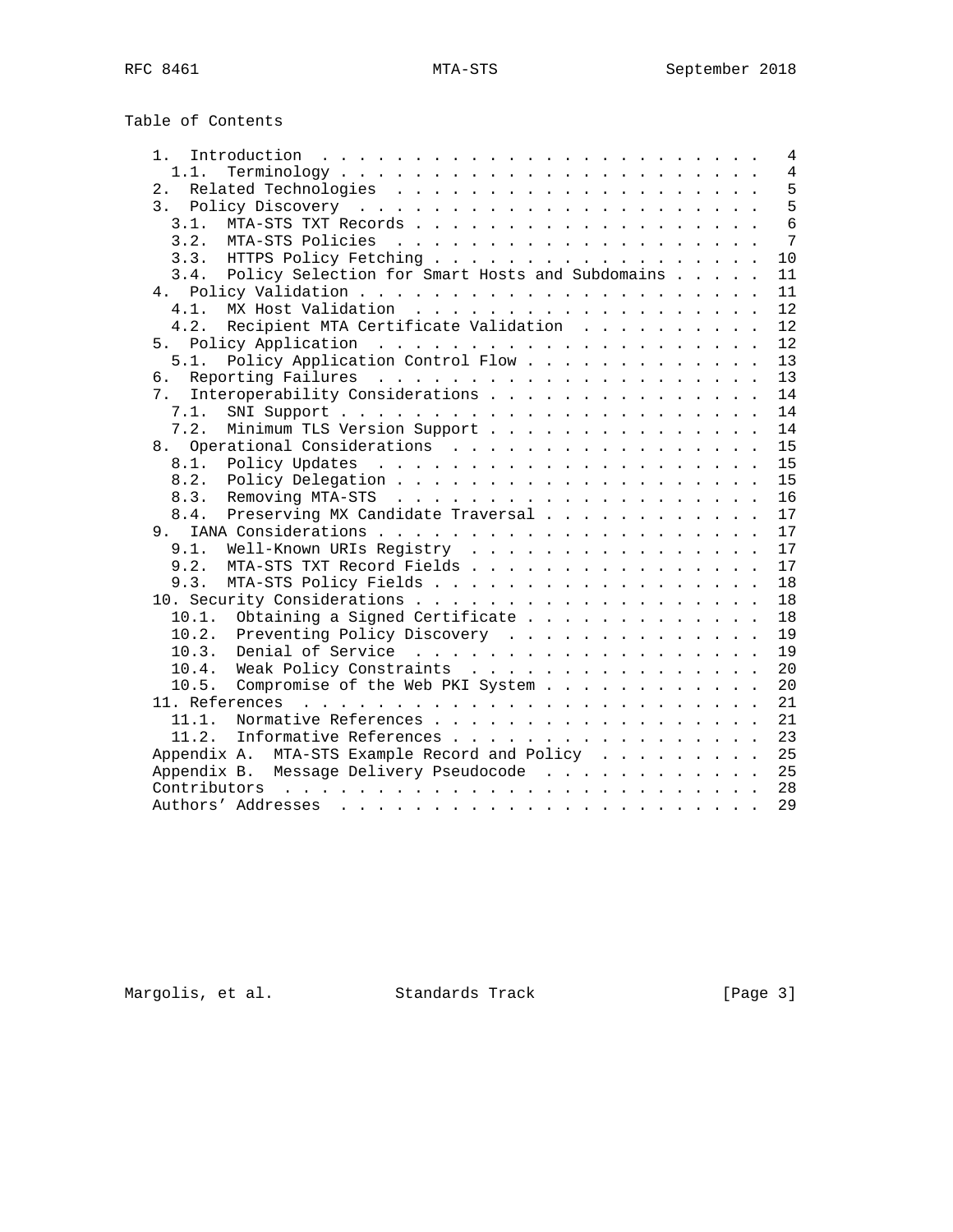1. Introduction

 The STARTTLS extension to SMTP [RFC3207] allows SMTP clients and hosts to negotiate the use of a TLS channel for encrypted mail transmission.

 While this opportunistic encryption protocol by itself provides a high barrier against passive man-in-the-middle traffic interception, any attacker who can delete parts of the SMTP session (such as the "250 STARTTLS" response) or who can redirect the entire SMTP session (perhaps by overwriting the resolved MX record of the delivery domain) can perform downgrade or interception attacks.

 This document defines a mechanism for recipient domains to publish policies, via a combination of DNS and HTTPS, specifying:

- o whether MTAs sending mail to this domain can expect PKIX authenticated TLS support
- o what a conforming client should do with messages when TLS cannot be successfully negotiated
- 1.1. Terminology

 The key words "MUST", "MUST NOT", "REQUIRED", "SHALL", "SHALL NOT", "SHOULD", "SHOULD NOT", "RECOMMENDED", "NOT RECOMMENDED", "MAY", and "OPTIONAL" in this document are to be interpreted as described in BCP 14 [RFC2119] [RFC8174] when, and only when, they appear in all capitals, as shown here.

We also define the following terms for further use in this document:

- o MTA-STS Policy: A commitment by the Policy Domain to support TLS authenticated with PKIX [RFC5280] for the specified MX hosts.
- o Policy Domain: The domain for which an MTA-STS Policy is defined. This is the next-hop domain; when sending mail to "alice@example.com", this would ordinarily be "example.com", but this may be overridden by explicit routing rules (as described in Section 3.4, "Policy Selection for Smart Hosts and Subdomains").
- o Policy Host: The HTTPS host that serves the MTA-STS Policy for a Policy Domain. Rules for constructing the hostname are described in Section 3.2, "MTA-STS Policies".
- o Sender or Sending MTA: The SMTP MTA sending an email message.

Margolis, et al. Standards Track [Page 4]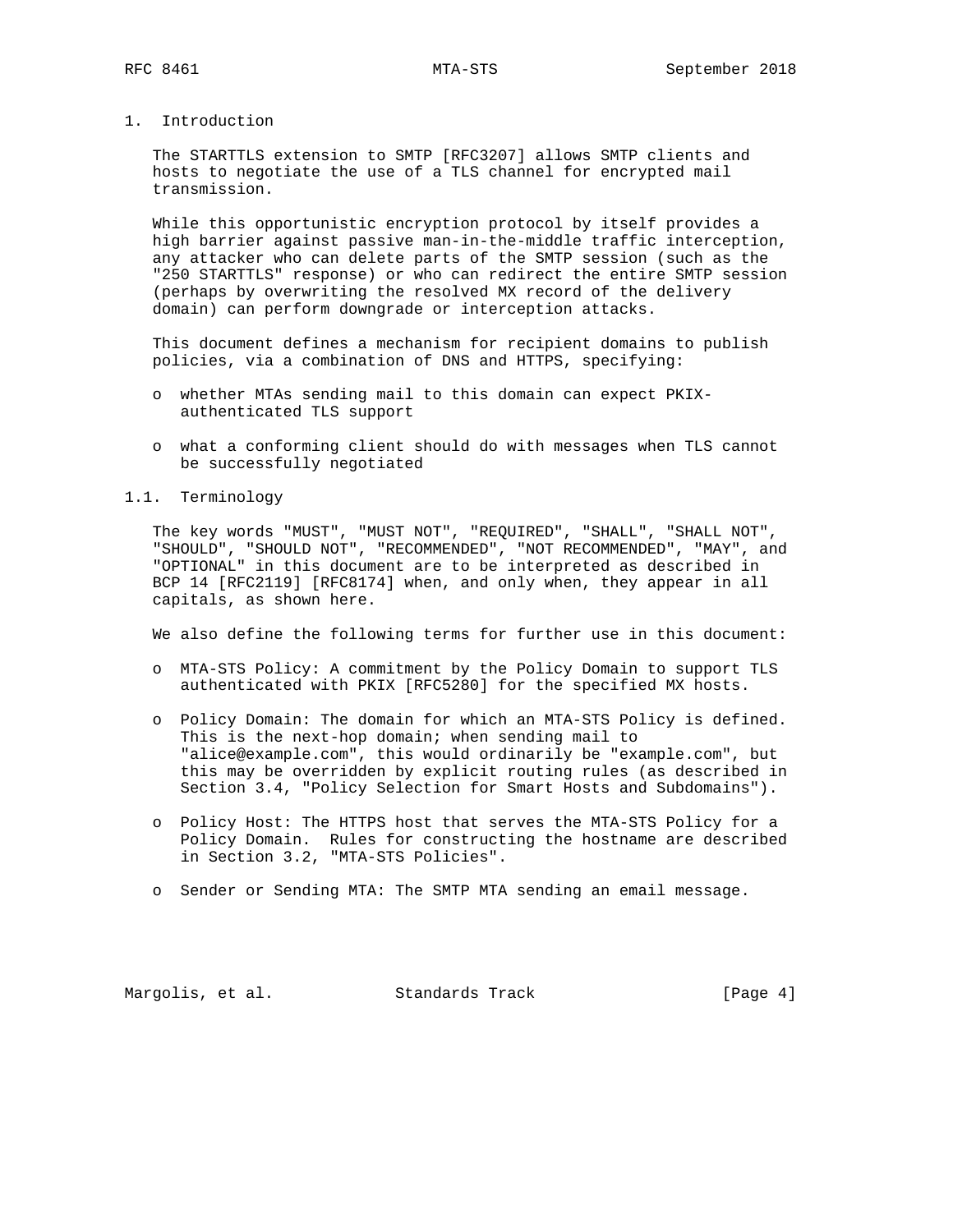- o ABNF: Augmented Backus-Naur Form, a syntax for formally specifying syntax, defined in [RFC5234] and [RFC7405].
- 2. Related Technologies

 The DNS-Based Authentication of a Named Entities (DANE) TLSA record [RFC7672] is similar, in that DANE is also designed to upgrade unauthenticated encryption or plaintext transmission into authenticated, downgrade-resistant encrypted transmission. DANE requires DNSSEC [RFC4033] for authentication; the mechanism described here instead relies on certification authorities (CAs) and does not require DNSSEC, at a cost of risking malicious downgrades. For a thorough discussion of this trade-off, see Section 10, "Security Considerations".

 In addition, MTA-STS provides an optional testing-only mode, enabling soft deployments to detect policy failures; partial deployments can be achieved in DANE by deploying TLSA records only for some of a domain's MXes, but such a mechanism is not possible for the per domain policies used by MTA-STS.

 The primary motivation of MTA-STS is to provide a mechanism for domains to ensure transport security even when deploying DNSSEC is undesirable or impractical. However, MTA-STS is designed not to interfere with DANE deployments when the two overlap; in particular, senders who implement MTA-STS validation MUST NOT allow MTA-STS Policy validation to override a failing DANE validation.

3. Policy Discovery

 MTA-STS policies are distributed via HTTPS from a "well-known" [RFC5785] path served within the Policy Domain, and their presence and current version are indicated by a TXT record at the Policy Domain. These TXT records additionally contain a policy "id" field, allowing Sending MTAs to check that a cached policy is still current without performing an HTTPS request.

 To discover if a recipient domain implements MTA-STS, a sender need only resolve a single TXT record. To see if an updated policy is available for a domain for which the sender has a previously cached policy, the sender need only check the TXT record's version "id" against the cached value.

Margolis, et al. Standards Track [Page 5]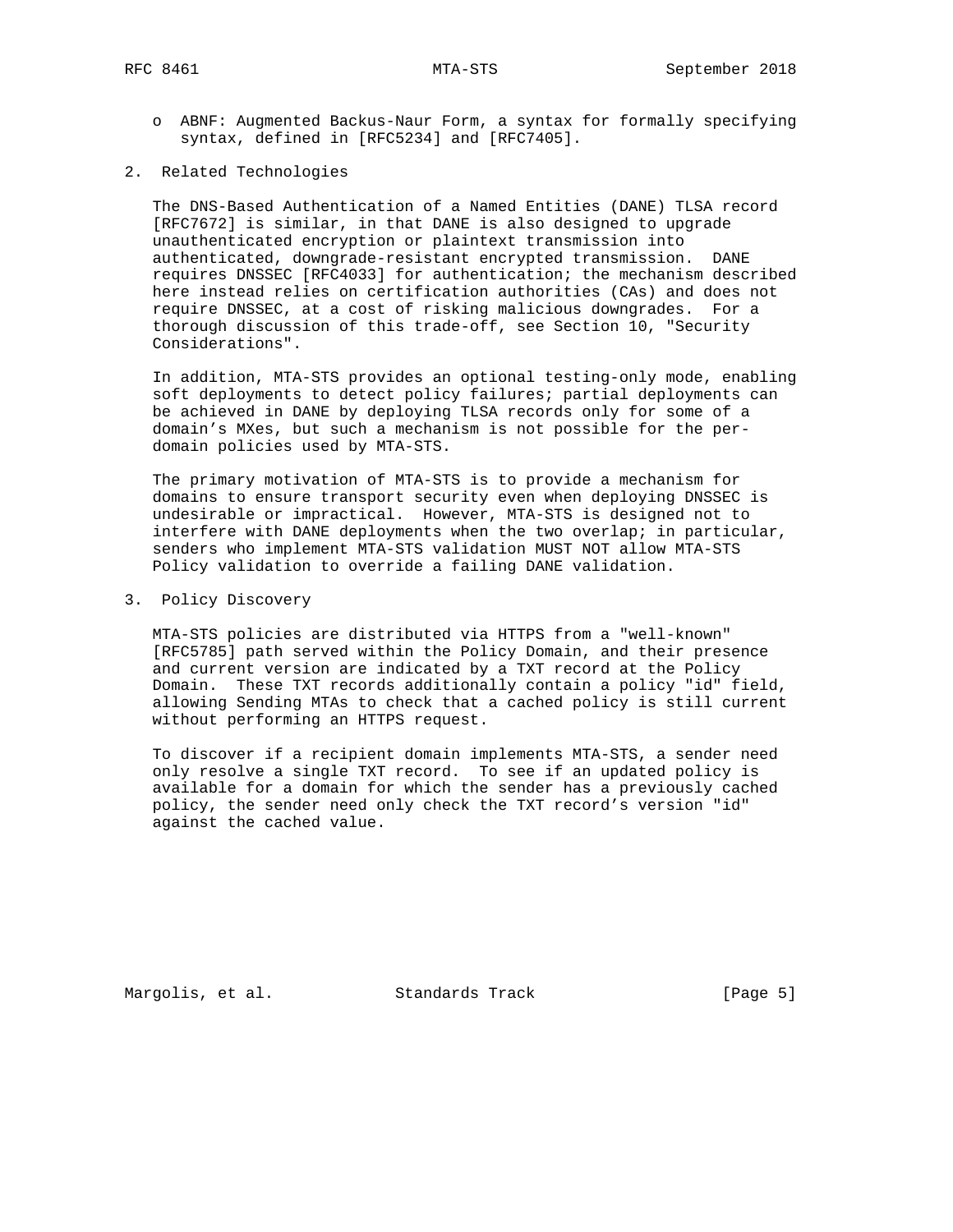3.1. MTA-STS TXT Records

 The MTA-STS TXT record is a TXT record with the name "\_mta-sts" at the Policy Domain. For the domain "example.com", this record would be "\_mta-sts.example.com". MTA-STS TXT records MUST be US-ASCII, semicolon-separated key/value pairs containing the following fields:

- o "v" (plaintext, required): Currently, only "STSv1" is supported.
- o "id" (plaintext, required): A short string used to track policy updates. This string MUST uniquely identify a given instance of a policy, such that senders can determine when the policy has been updated by comparing to the "id" of a previously seen policy. There is no implied ordering of "id" fields between revisions.

An example TXT record is as below:

\_mta-sts.example.com. IN TXT "v=STSv1; id=20160831085700Z;"

 The formal definition of the "\_mta-sts" TXT record, defined using ABNF [RFC7405], is as follows:

 sts-text-record = sts-version 1\*(sts-field-delim sts-field) [sts-field-delim]

- sts-field = sts-id / ; Note that sts-id record sts-extension that is required.
	- sts-field-delim = \*WSP ";" \*WSP
	- sts-version = %s"v=STSv1"
	- sts-id  $=$   $s$ s"id=" 1\*32(ALPHA / DIGIT) ; id=...
	- sts-extension = sts-ext-name "=" sts-ext-value ; name=value
	- sts-ext-name = (ALPHA / DIGIT) \*31(ALPHA / DIGIT / "\_" / "-" / ".")
	- sts-ext-value =  $1*(8x21-3A / 8x3C / 8x3E-7E)$ ; chars excluding "=", ";", SP, and CTLs

 The TXT record MUST begin with the sts-version field; the order of other fields is not significant. If multiple TXT records for "\_mta-sts" are returned by the resolver, records that do not begin with "v=STSv1;" are discarded. If the number of resulting records is not one, or if the resulting record is syntactically invalid, senders MUST assume the recipient domain does not have an available MTA-STS

Margolis, et al. Standards Track [Page 6]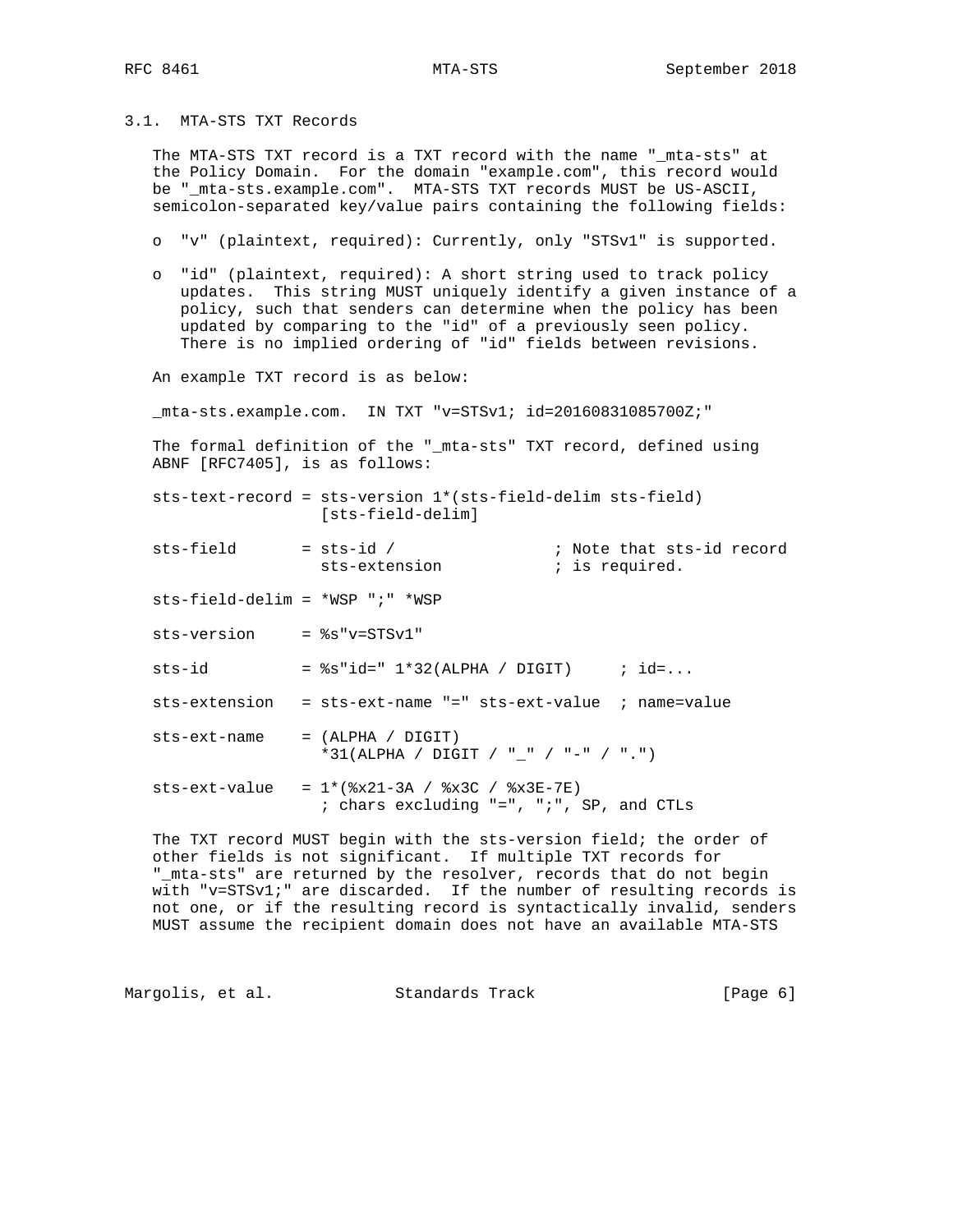Policy and skip the remaining steps of policy discovery. (Note that the absence of a usable TXT record is not by itself sufficient to remove a sender's previously cached policy for the Policy Domain, as discussed in Section 5.1, "Policy Application Control Flow".) If the resulting TXT record contains multiple strings, then the record MUST be treated as if those strings are concatenated without adding spaces.

 The "\_mta-sts" record MAY return a CNAME that points (directly or via other CNAMEs) to a TXT record, in which case senders MUST follow the CNAME pointers. This can be used for policy delegation, as described in Section 8.2.

3.2. MTA-STS Policies

 The policy itself is a set of key/value pairs (similar to header fields in [RFC5322]) served via the HTTPS GET method from the fixed "well-known" [RFC5785] path of ".well-known/mta-sts.txt" served by the Policy Host. The Policy Host DNS name is constructed by prepending "mta-sts" to the Policy Domain.

 Thus, for a Policy Domain of "example.com", the full URL is "https://mta-sts.example.com/.well-known/mta-sts.txt".

 When fetching a policy, senders SHOULD validate that the media type is "text/plain" to guard against cases where web servers allow untrusted users to host non-text content (typically, HTML or images) at a user-defined path. All parameters other than charset=utf-8 or charset=us-ascii are ignored. Additional "Content-Type" parameters are also ignored.

This resource contains the following CRLF-separated key/value pairs:

- o "version": Currently, only "STSv1" is supported.
- o "mode": One of "enforce", "testing", or "none", indicating the expected behavior of a Sending MTA in the case of a policy validation failure. See Section 5, "Policy Application", for more details about the three modes.
- o "max\_age": Max lifetime of the policy (plaintext non-negative integer seconds, maximum value of 31557600). Well-behaved clients SHOULD cache a policy for up to this value from the last policy fetch time. To mitigate the risks of attacks at policy refresh time, it is expected that this value typically be in the range of weeks or greater.

Margolis, et al. Standards Track [Page 7]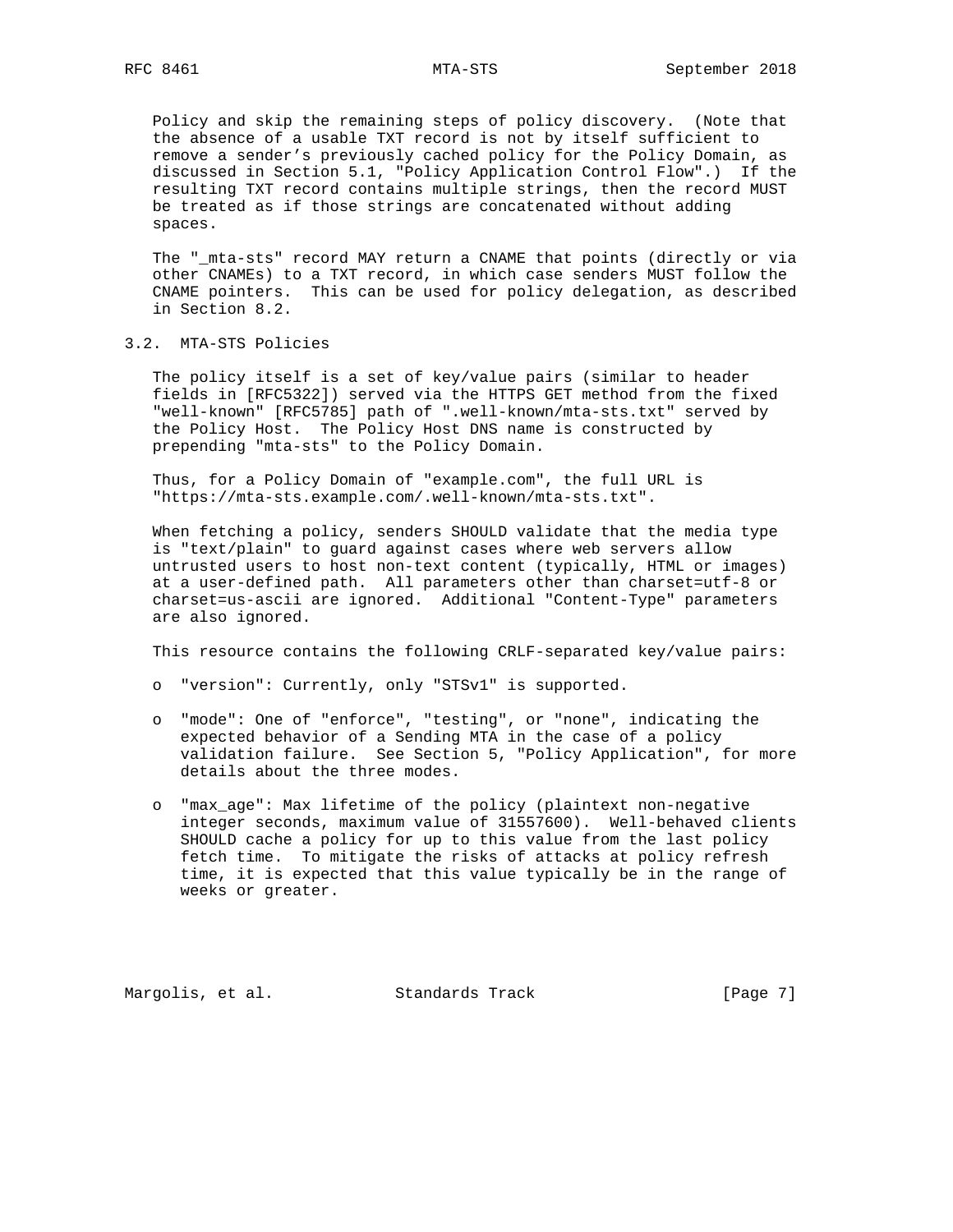o "mx": Allowed MX patterns. One or more patterns matching allowed MX hosts for the Policy Domain. As an example,

```
 mx: mail.example.com <CRLF>
 mx: *.example.net
```
 indicates that mail for this domain might be handled by MX "mail.example.com" or any MX at "example.net". Valid patterns can be either fully specified names ("example.com") or suffixes prefixed by a wildcard ("\*.example.net"). If a policy specifies more than one MX, each MX MUST have its own "mx:" key, and each MX key/value pair MUST be on its own line in the policy file. In the case of Internationalized Domain Names [RFC5891], the "mx" value MUST specify the Punycode-encoded A-label [RFC3492] to match against, and not the Unicode-encoded U-label. The full semantics of certificate validation (including the use of wildcard patterns) are described in Section 4.1, "MX Host Validation".

An example policy is as below:

 version: STSv1 mode: enforce mx: mail.example.com mx: \*.example.net mx: backupmx.example.com max\_age: 604800

 The formal definition of the policy resource, defined using ABNF [RFC7405], is as follows:

| sts-policy-record                      | = sts-policy-field *WSP<br>*(sts-policy-term sts-policy-field *WSP)<br>[sts-policy-term]                                                                                                         |  |
|----------------------------------------|--------------------------------------------------------------------------------------------------------------------------------------------------------------------------------------------------|--|
| sts-policy-field                       | sts-policy-mode / ; required once<br>sts-policy-max-age / i required once<br>sts-policy-mx /<br>; required at least once, except when<br>; mode is "none"<br>sts-policy-extension i other fields |  |
| sts-policy-field-delim                 | $= " : " * WSP$                                                                                                                                                                                  |  |
| sts-policy-version                     | = sts-policy-version-field sts-policy-field-delim<br>sts-policy-version-value                                                                                                                    |  |
| sts-policy-version-field = %s"version" |                                                                                                                                                                                                  |  |

Margolis, et al. Standards Track [Page 8]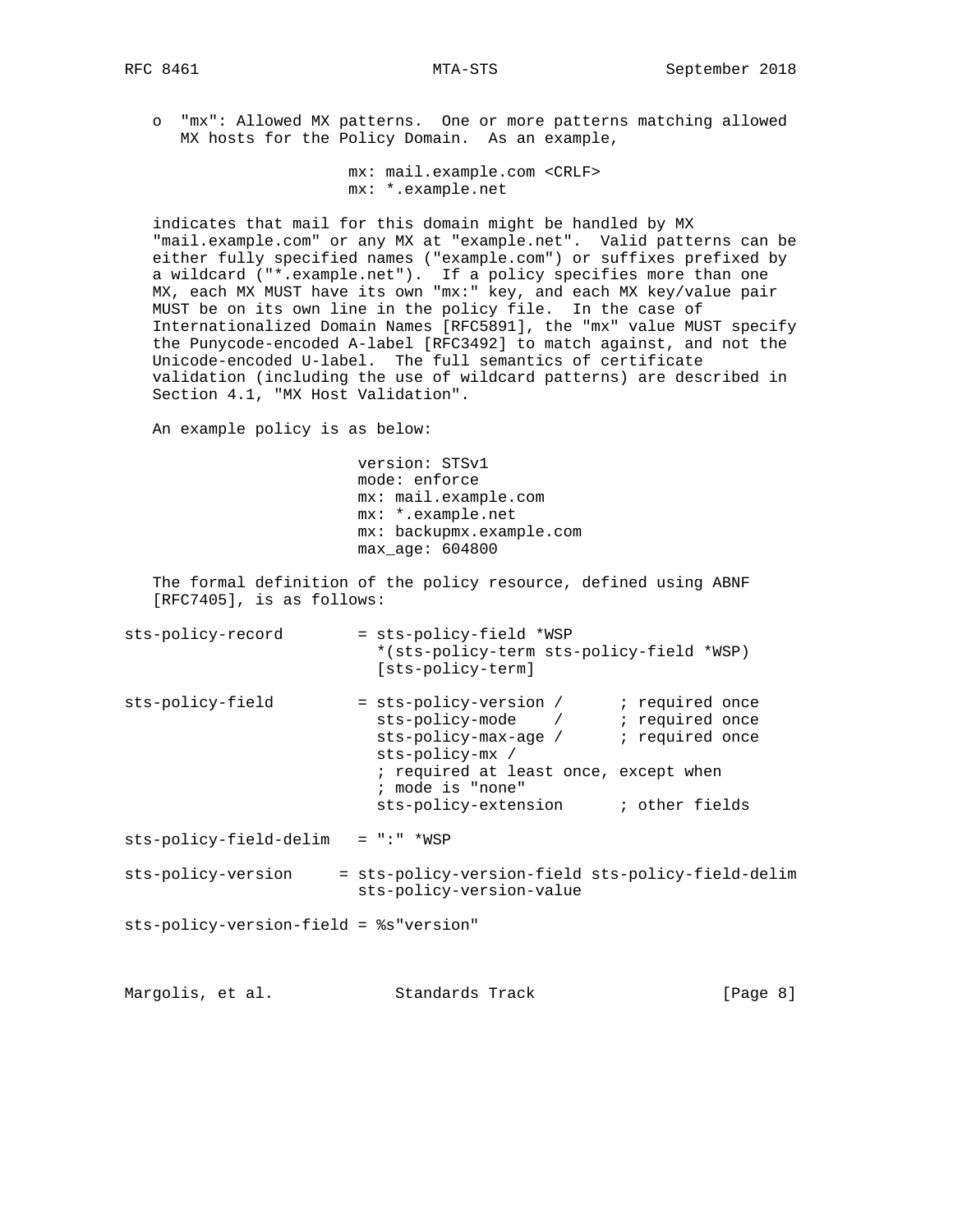sts-policy-version-value = %s"STSv1" sts-policy-mode = sts-policy-mode-field sts-policy-field-delim sts-policy-mode-value sts-policy-mode-field = %s"mode" sts-policy-mode-value = %s"testing" / %s"enforce" / %s"none" sts-policy-mx = sts-policy-mx-field sts-policy-field-delim sts-policy-mx-value sts-policy-mx-field = %s"mx" sts-policy-mx-value = ["\*."] Domain sts-policy-max-age = sts-policy-max-age-field sts-policy-field-delim sts-policy-max-age-value sts-policy-max-age-field = %s"max\_age" sts-policy-max-age-value = 1\*10(DIGIT) sts-policy-extension = sts-policy-ext-name ; additional sts-policy-field-delim ; extension sts-policy-ext-value ; fields sts-policy-ext-name = (sts-policy-alphanum) \*31(sta-policy-alphanum / "\_" / "-" / ".") sts-policy-term = LF / CRLF sts-policy-ext-value = sts-policy-vchar [\*(%x20 / sts-policy-vchar) sts-policy-vchar] ; chars, including UTF-8 [RFC3629], ; excluding CTLs and no ; leading/trailing spaces sts-policy-alphanum = ALPHA / DIGIT  $sts-policy-vchar =  $8x21-7E$  / UTF8-2 / UTF8-3 / UTF8-4$ UTF8-2 = <Defined in Section 4 of [RFC3629]> UTF8-3 = <Defined in Section 4 of [RFC3629]> UTF8-4 = <Defined in Section 4 of [RFC3629]>

Margolis, et al. Standards Track [Page 9]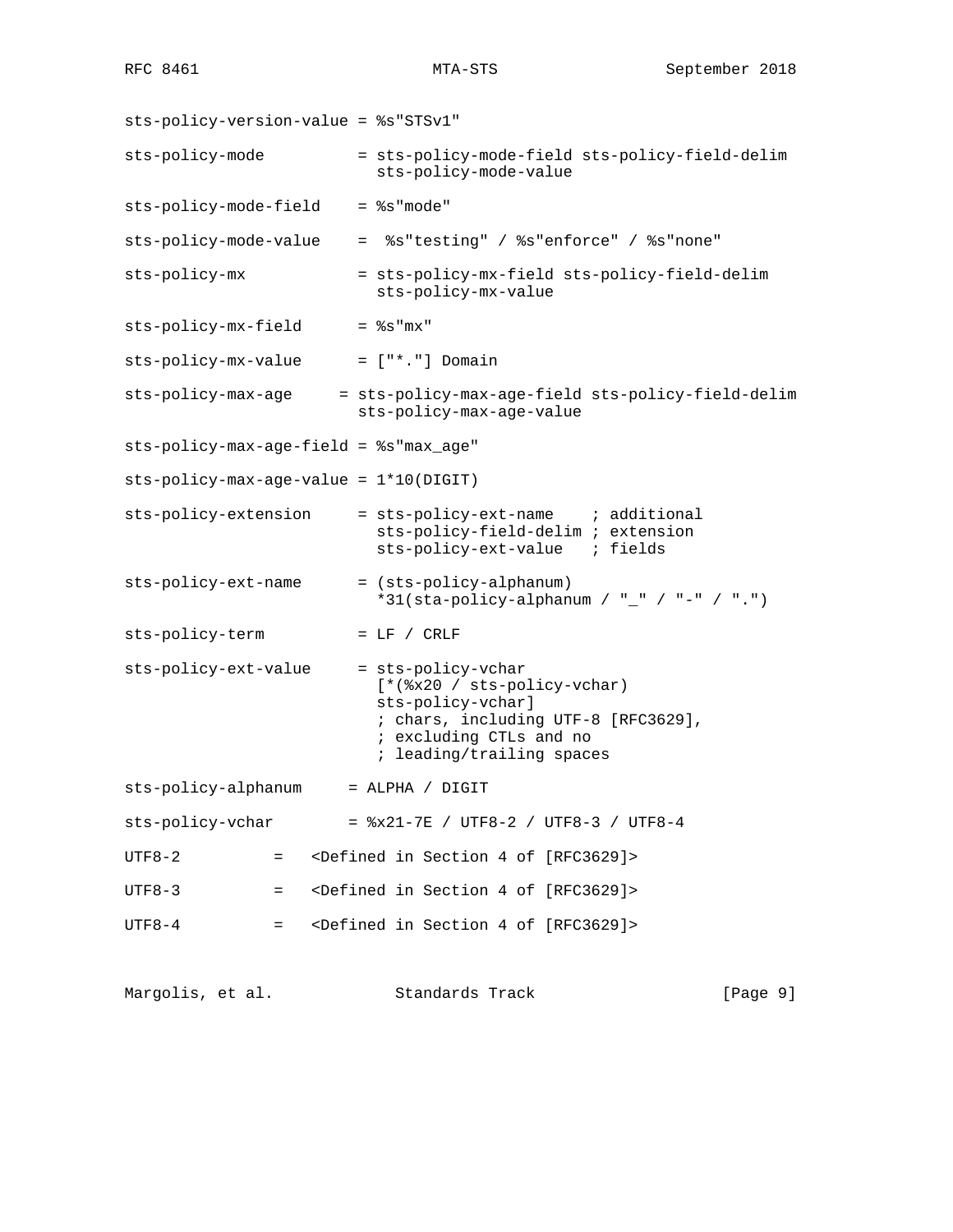Domain = <Defined in Section 4.1.2 of [RFC5321]>

 Parsers MUST accept TXT records and policy files that are syntactically valid (i.e., valid key/value pairs separated by semicolons for TXT records), possibly containing additional key/value pairs not specified in this document, in which case unknown fields SHALL be ignored. If any non-repeated field -- i.e., all fields excepting "mx" -- is duplicated, all entries except for the first SHALL be ignored.

3.3. HTTPS Policy Fetching

 Policy bodies are, as described above, retrieved by Sending MTAs via HTTPS [RFC2818]. During the TLS handshake initiated to fetch a new or updated policy from the Policy Host, the Policy Host HTTPS server MUST present an X.509 certificate that is valid for the "mta-sts" DNS-ID [RFC6125] (e.g., "mta-sts.example.com") as described below, chain to a root CA that is trusted by the Sending MTA, and be non expired. It is expected that Sending MTAs use a set of trusted CAs similar to those in widely deployed web browsers and operating systems. See [RFC5280] for more details about certificate verification.

 The certificate is valid for the Policy Host (i.e., "mta-sts" prepended to the Policy Domain) with respect to the rules described in [RFC6125], with the following application-specific considerations:

- o Matching is performed only against the DNS-ID identifiers.
- o DNS domain names in server certificates MAY contain the wildcard character '\*' as the complete left-most label within the identifier.

 The certificate MAY be checked for revocation via the Online Certificate Status Protocol (OCSP) [RFC6960], certificate revocation lists (CRLs), or some other mechanism.

 Policies fetched via HTTPS are only valid if the HTTP response code is 200 (OK). HTTP 3xx redirects MUST NOT be followed, and HTTP caching (as specified in [RFC7234]) MUST NOT be used.

 Senders may wish to rate-limit the frequency of attempts to fetch the HTTPS endpoint even if a valid TXT record for the recipient domain exists. In the case where the HTTPS GET fails, implementers SHOULD limit further attempts to a period of five minutes or longer per version ID, to avoid overwhelming resource-constrained recipients with cascading failures.

Margolis, et al. Standards Track [Page 10]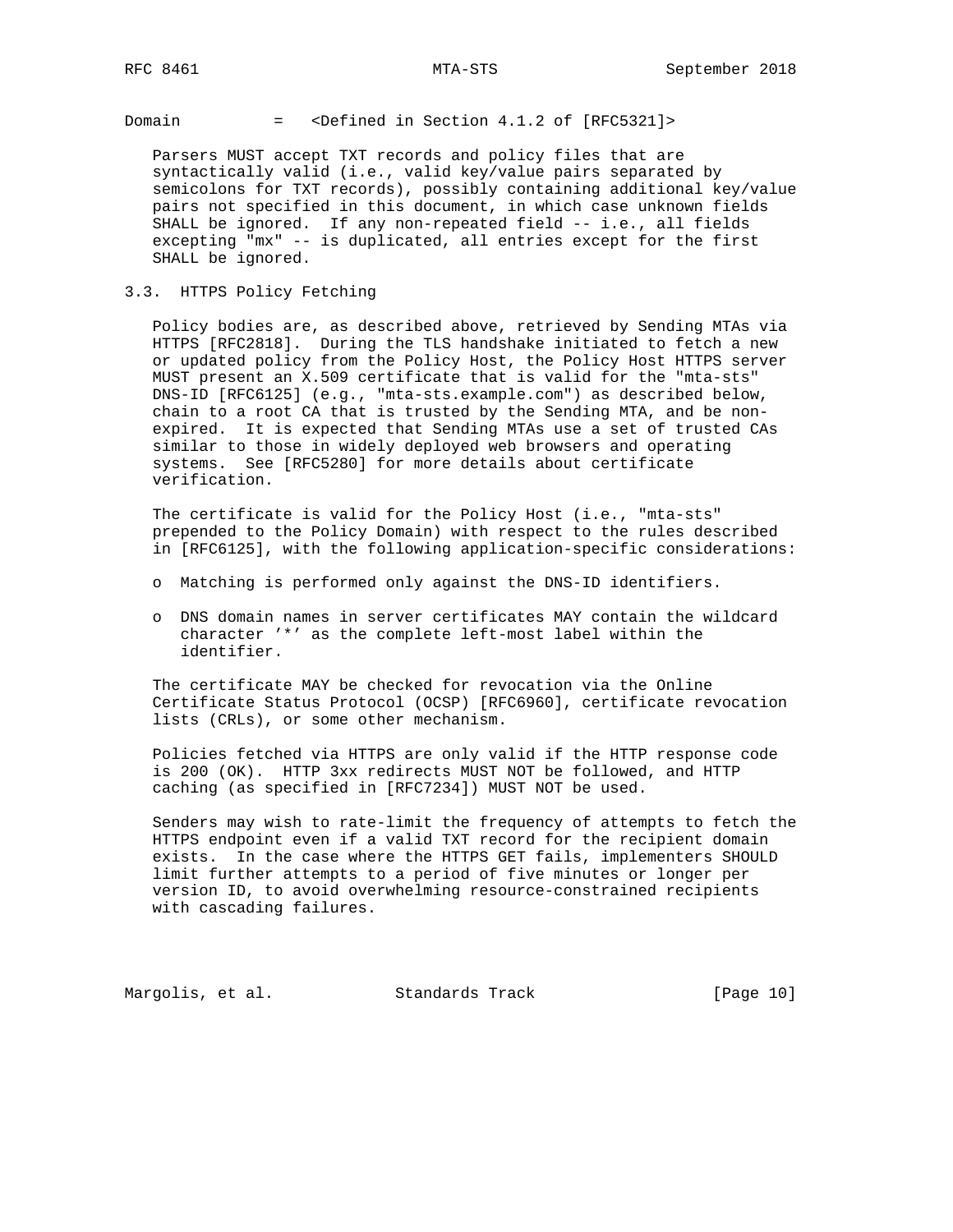Senders MAY impose a timeout on the HTTPS GET and/or a limit on the maximum size of the response body to avoid long delays or resource exhaustion during attempted policy updates. A suggested timeout is one minute, and a suggested maximum policy size is 64 kilobytes; Policy Hosts SHOULD respond to requests with a complete policy body within that timeout and size limit.

 If a valid TXT record is found but no policy can be fetched via HTTPS (for any reason), and there is no valid (non-expired) previously cached policy, senders MUST continue with delivery as though the domain has not implemented MTA-STS.

 Conversely, if no "live" policy can be discovered via DNS or fetched via HTTPS, but a valid (non-expired) policy exists in the sender's cache, the sender MUST apply that cached policy.

 Finally, to mitigate the risk of persistent interference with policy refresh, as discussed in-depth in Section 10, MTAs SHOULD proactively refresh cached policies before they expire; a suggested refresh frequency is once per day. To enable administrators to discover problems with policy refresh, MTAs SHOULD alert administrators (through the use of logs or similar) when such attempts fail, unless the cached policy mode is "none".

3.4. Policy Selection for Smart Hosts and Subdomains

When sending mail via a "smart host" -- an administratively configured intermediate SMTP relay, which is different from the message recipient's server as determined from DNS -- compliant senders MUST treat the smart host domain as the Policy Domain for the purposes of policy discovery and application. This specification does not provide a means of associating policies with email addresses that employ Address Literals [RFC5321].

 When sending mail to a mailbox at a subdomain, compliant senders MUST NOT attempt to fetch a policy from the parent zone. Thus, for mail sent to "user@mail.example.com", the policy can be fetched only from "mail.example.com", not "example.com".

### 4. Policy Validation

 When sending to an MX at a domain for which the sender has a valid and non-expired MTA-STS Policy, a Sending MTA honoring MTA-STS MUST check whether:

 1. At least one of the policy's "mx" patterns matches the selected MX host, as described in Section 4.1, "MX Host Validation".

Margolis, et al. Standards Track [Page 11]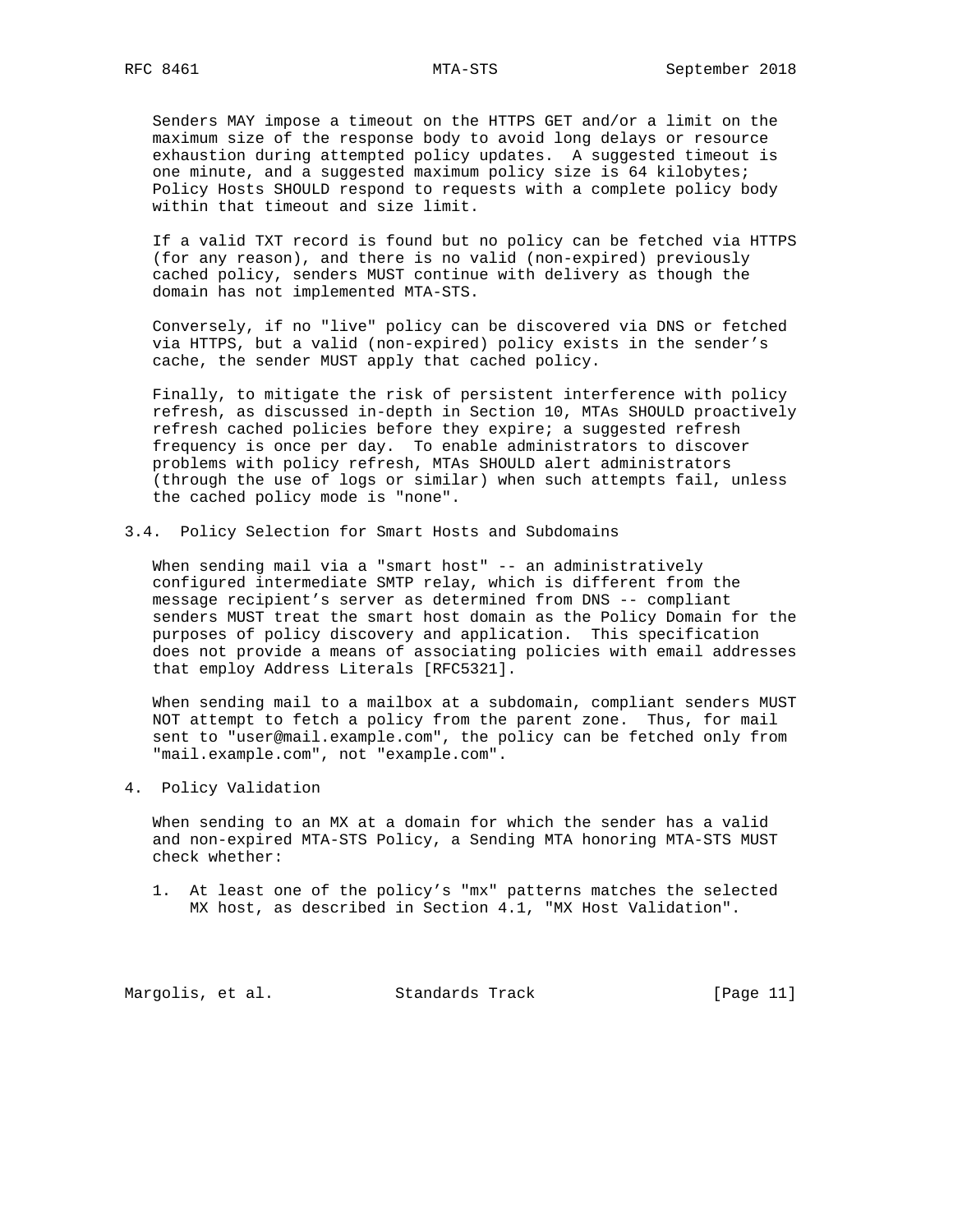2. The recipient mail server supports STARTTLS and offers a PKIX based TLS certificate, during TLS handshake, which is valid for that host, as described in Section 4.2, "Recipient MTA Certificate Validation".

 When these conditions are not met, a policy is said to fail to validate. This section does not dictate the behavior of Sending MTAs when the above conditions are not met; see Section 5, "Policy Application", for a description of Sending MTA behavior when policy validation fails.

### 4.1. MX Host Validation

 A receiving candidate MX host is valid according to an applied MTA- STS Policy if the MX record name matches one or more of the "mx" fields in the applied policy. Matching is identical to the rules given in [RFC6125], with the restriction that the wildcard character '\*' may only be used to match the entire left-most label in the presented identifier. Thus, the mx pattern "\*.example.com" matches "mail.example.com" but not "example.com" or "foo.bar.example.com".

4.2. Recipient MTA Certificate Validation

 The certificate presented by the receiving MTA MUST not be expired and MUST chain to a root CA that is trusted by the Sending MTA. The certificate MUST have a subject alternative name (SAN) [RFC5280] with a DNS-ID [RFC6125] matching the hostname, per the rules given in [RFC6125]. The MX's certificate MAY also be checked for revocation via OCSP [RFC6960], CRLs [RFC6818], or some other mechanism.

5. Policy Application

 When sending to an MX at a domain for which the sender has a valid, non-expired MTA-STS Policy, a Sending MTA honoring MTA-STS applies the result of a policy validation failure in one of two ways, depending on the value of the policy "mode" field:

- 1. "enforce": In this mode, Sending MTAs MUST NOT deliver the message to hosts that fail MX matching or certificate validation or that do not support STARTTLS.
- 2. "testing": In this mode, Sending MTAs that also implement the TLSRPT (TLS Reporting) specification [RFC8460] send a report indicating policy application failures (as long as TLSRPT is also implemented by the recipient domain); in any case, messages may be delivered as though there were no MTA-STS validation failure.

Margolis, et al. Standards Track [Page 12]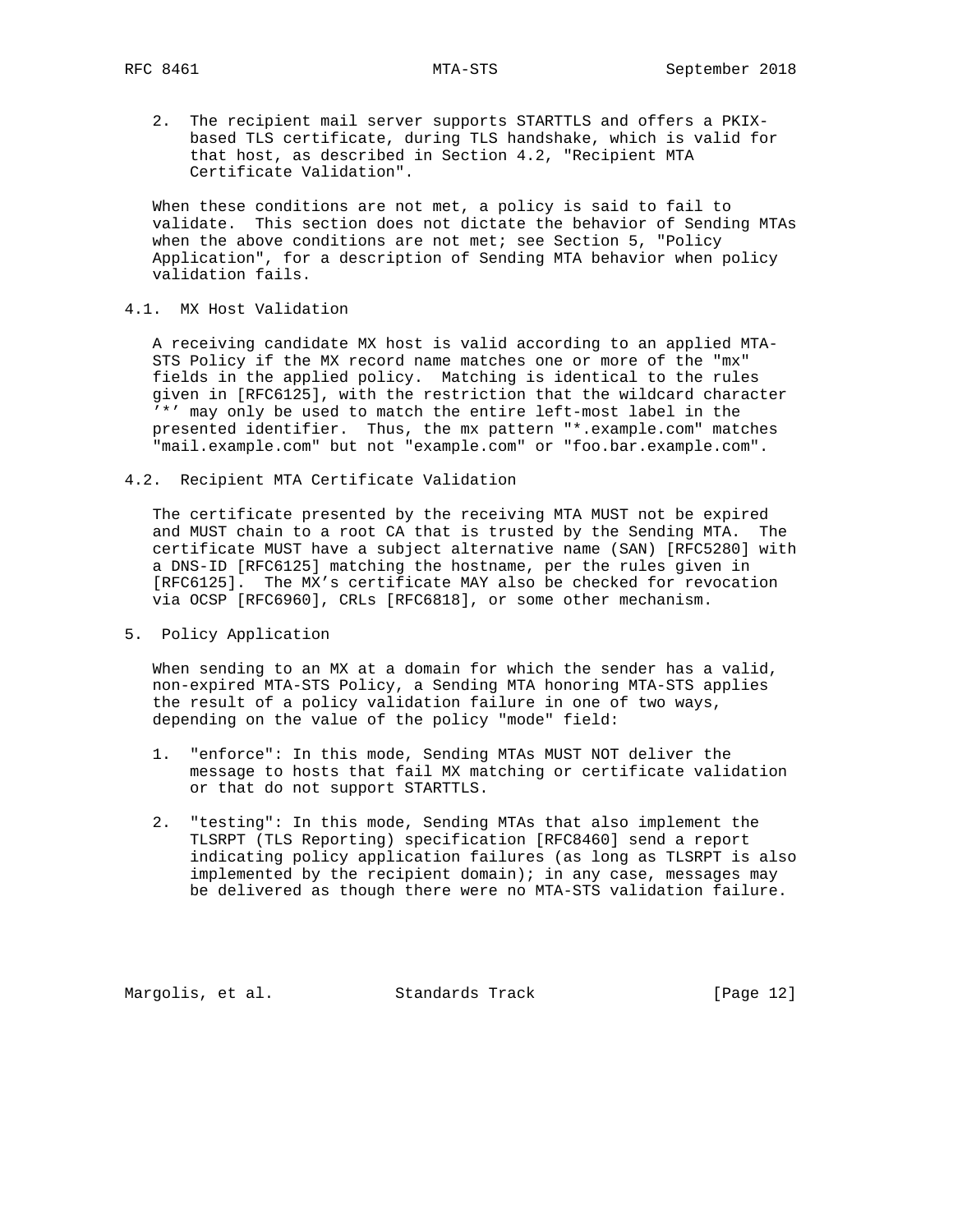3. "none": In this mode, Sending MTAs should treat the Policy Domain as though it does not have any active policy; see Section 8.3, "Removing MTA-STS", for use of this mode value.

 When a message fails to deliver due to an "enforce" policy, a compliant MTA MUST NOT permanently fail to deliver messages before checking, via DNS, for the presence of an updated policy at the Policy Domain. (In all cases, MTAs SHOULD treat such failures as transient errors and retry delivery later.) This allows implementing domains to update long-lived policies on the fly.

5.1. Policy Application Control Flow

 An example control flow for a compliant sender consists of the following steps:

- 1. Check for a cached policy whose time-since-fetch has not exceeded its "max\_age". If none exists, attempt to fetch a new policy (perhaps asynchronously, so as not to block message delivery). Optionally, Sending MTAs may unconditionally check for a new policy at this step.
- 2. For each candidate MX, in order of MX priority, attempt to deliver the message. If a policy is present with an "enforce" mode, when attempting to deliver to each candidate MX, ensure STARTTLS support and host identity validity as described in Section 4, "Policy Validation". If a candidate fails validation, continue to the next candidate (if there is one).
- 3. A message delivery attempt MUST NOT be permanently failed until the sender has first checked for the presence of a new policy (as indicated by the "id" field in the "\_mta-sts" TXT record). If a new policy is not found, existing rules for the case of temporary message delivery failures apply (as discussed in [RFC5321], Section 4.5.4.1).
- 6. Reporting Failures

 MTA-STS is intended to be used along with TLSRPT [RFC8460] in order to ensure that implementing domains can detect cases of both benign and malicious failures and to ensure that failures that indicate an active attack are discoverable. As such, senders that also implement TLSRPT SHOULD treat the following events as reportable failures:

- o HTTPS policy fetch failures when a valid TXT record is present.
- o Policy fetch failures of any kind when a valid policy exists in the policy cache, except if that policy's mode is "none".

Margolis, et al. Standards Track [Page 13]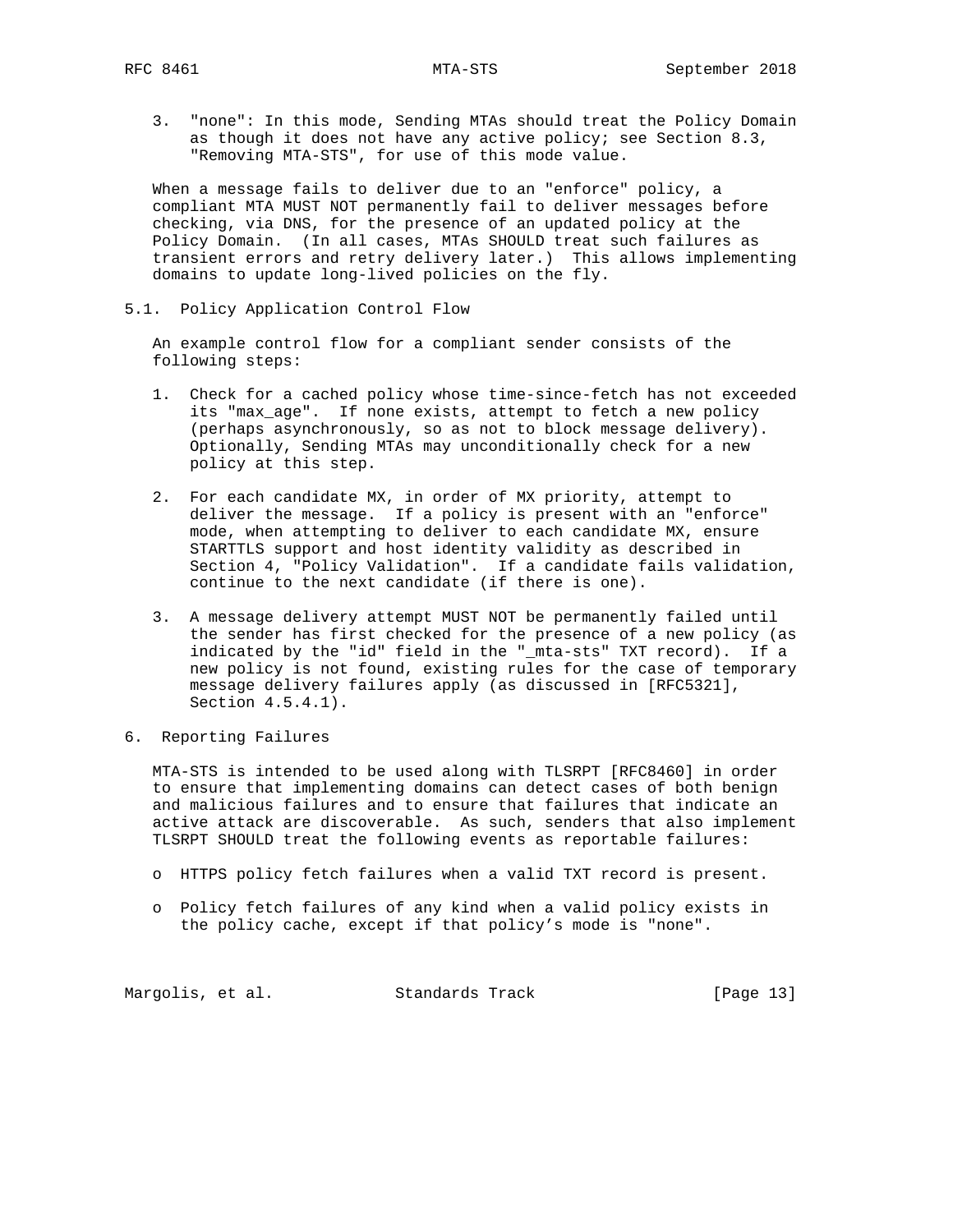- o Delivery attempts in which a contacted MX does not support STARTTLS or does not present a certificate that validates according to the applied policy, except if that policy's mode is "none".
- 7. Interoperability Considerations
- 7.1. SNI Support

 To ensure that the server sends the right certificate chain, the SMTP client MUST have support for the TLS Server Name Indication (SNI) extension [RFC6066]. When connecting to an HTTP server to retrieve the MTA-STS Policy, the SNI extension MUST contain the name of the Policy Host (e.g., "mta-sts.example.com"). When connecting to an SMTP server, the SNI extension MUST contain the MX hostname.

 HTTP servers used to deliver MTA-STS policies MAY rely on SNI to determine which certificate chain to present to the client. HTTP servers MUST respond with a certificate chain that matches the policy hostname or abort the TLS handshake if unable to do so. Clients that do not send SNI information may not see the expected certificate chain.

 SMTP servers MAY rely on SNI to determine which certificate chain to present to the client. However, servers that have one identity and a single matching certificate do not require SNI support. Servers MUST NOT enforce the use of SNI by clients, as the client may be using unauthenticated opportunistic TLS and may not expect any particular certificate from the server. If the client sends no SNI extension or sends an SNI extension for an unsupported server name, the server MUST simply send a fallback certificate chain of its choice. The reason for not enforcing strict matching of the requested SNI hostname is that MTA-STS TLS clients may be typically willing to accept multiple server names but can only send one name in the SNI extension. The server's fallback certificate may match a different name that is acceptable to the client, e.g., the original next-hop domain.

7.2. Minimum TLS Version Support

 MTAs supporting MTA-STS MUST have support for TLS 1.2 [RFC5246] or TLS 1.3 [RFC8446] or higher. The general TLS usage guidance in [RFC7525] SHOULD be followed.

Margolis, et al. Standards Track [Page 14]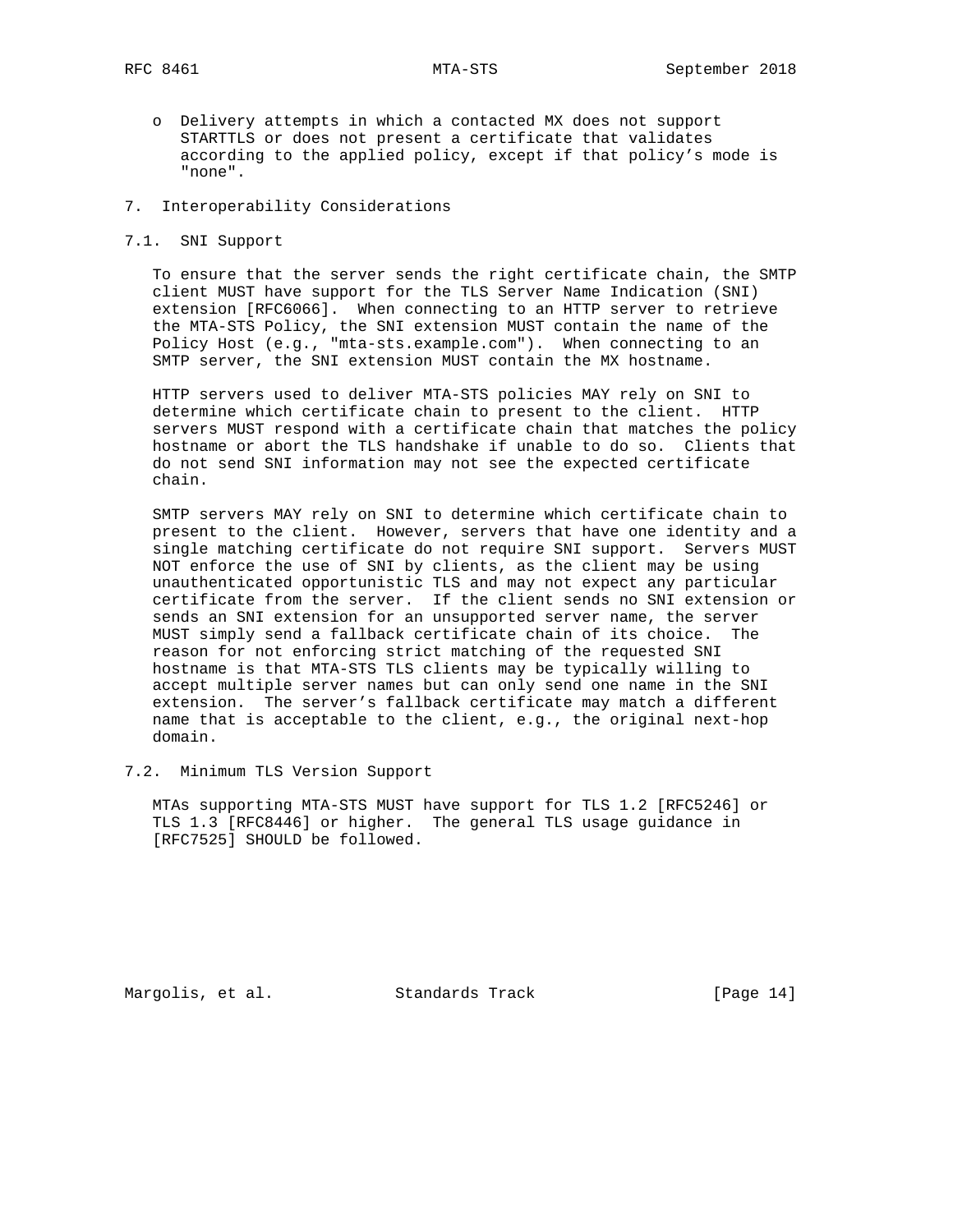## 8. Operational Considerations

## 8.1. Policy Updates

 Updating the policy requires that the owner make changes in two places: the "\_mta-sts" TXT record in the Policy Domain's DNS zone and at the corresponding HTTPS endpoint. As a result, recipients should expect that a policy will continue to be used by senders until both the HTTPS and TXT endpoints are updated and the TXT record's TTL has passed.

 In other words, a sender who is unable to successfully deliver a message while applying a cache of the recipient's now-outdated policy may be unable to discover that a new policy exists until the DNS TTL has passed. Recipients SHOULD therefore ensure that old policies continue to work for message delivery during this period of time, or risk message delays.

 Recipients SHOULD also update the HTTPS policy body before updating the TXT record; this ordering avoids the risk that senders, seeing a new TXT record, mistakenly cache the old policy from HTTPS.

### 8.2. Policy Delegation

 Domain owners commonly delegate SMTP hosting to a different organization, such as an ISP or a web host. In such a case, they may wish to also delegate the MTA-STS Policy to the same organization, which can be accomplished with two changes.

 First, the Policy Domain must point the "\_mta-sts" record, via CNAME, to the "\_mta-sts" record maintained by the provider. This allows the provider to control update signaling.

 Second, the Policy Domain must point the "well-known" policy location to the provider. This can be done either by setting the "mta-sts" record to an IP address or CNAME specified by the provider and by giving the provider a TLS certificate that is valid for that host or by setting up a "reverse proxy" (also known as a "gateway") server for the Policy Domain's Policy Host, configured to serve proxied responses from the Policy Host of the provider.

 For example, given a user domain "user.example" hosted by a mail provider "provider.example", the following configuration would allow policy delegation:

DNS:

\_mta-sts.user.example. IN CNAME \_mta-sts.provider.example.

Margolis, et al. Standards Track [Page 15]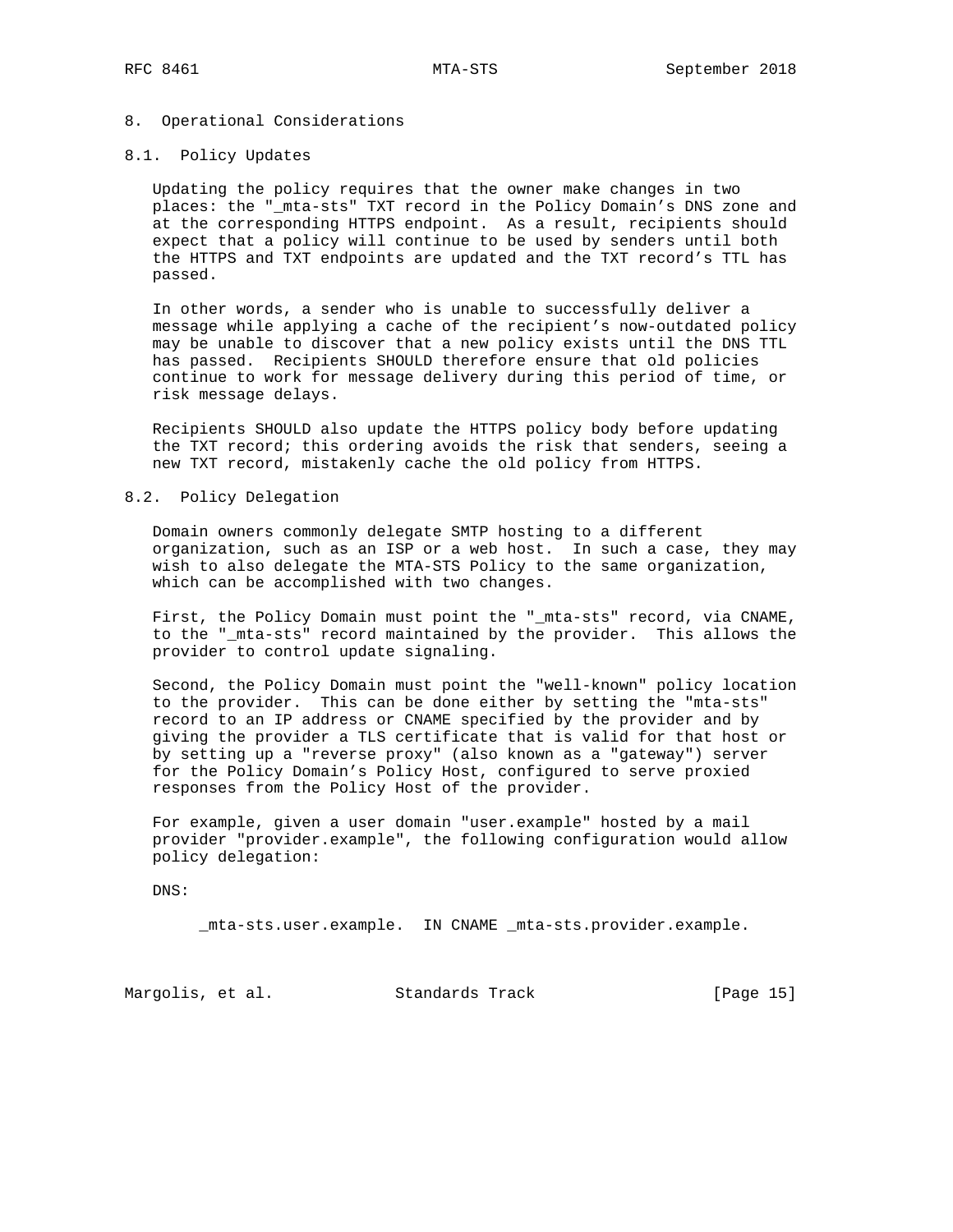Policy:

 > GET /.well-known/mta-sts.txt Host: mta-sts.user.example < HTTP/1.1 200 OK # Response proxies content from # https://mta-sts.provider.example

 Note that in all such cases, the policy endpoint ("https://mta-sts.user.example/.well-known/mta-sts.txt" in this example) must still present a certificate valid for the Policy Host ("mta-sts.user.example"), and not for that host at the provider's domain ("mta-sts.provider.example").

 Note that while Sending MTAs MUST NOT use HTTP caching when fetching policies via HTTPS, such caching may nonetheless be useful to a reverse proxy configured as described in this section. An HTTPS policy endpoint expecting to be proxied for multiple hosted domains -- as with a large mail hosting provider or similar -- may wish to indicate an HTTP Cache-Control "max-age" response directive (as specified in [RFC7234]) of 60 seconds as a reasonable value to save reverse proxies an unnecessarily high-rate of proxied policy fetching.

### 8.3. Removing MTA-STS

 In order to facilitate clean opt-out of MTA-STS by implementing Policy Domains, and to distinguish clearly between failures that indicate attacks and those that indicate such opt-outs, MTA-STS implements the "none" mode, which allows validated policies to indicate authoritatively that the Policy Domain wishes to no longer implement MTA-STS and may, in the future, remove the MTA-STS TXT and policy endpoints entirely.

A suggested workflow to implement such an opt out is as follows:

- 1. Publish a new policy with "mode" equal to "none" and a small "max\_age" (e.g., one day).
- 2. Publish a new TXT record to trigger fetching of the new policy.
- 3. When all previously served policies have expired -- normally this is the time the previously published policy was last served plus that policy's "max\_age", but note that policies older than the previously published policy may have been served with a greater "max\_age" than the previously published policy, allowing overlapping policy caches -- safely remove the TXT record and HTTPS endpoint.

Margolis, et al. Standards Track [Page 16]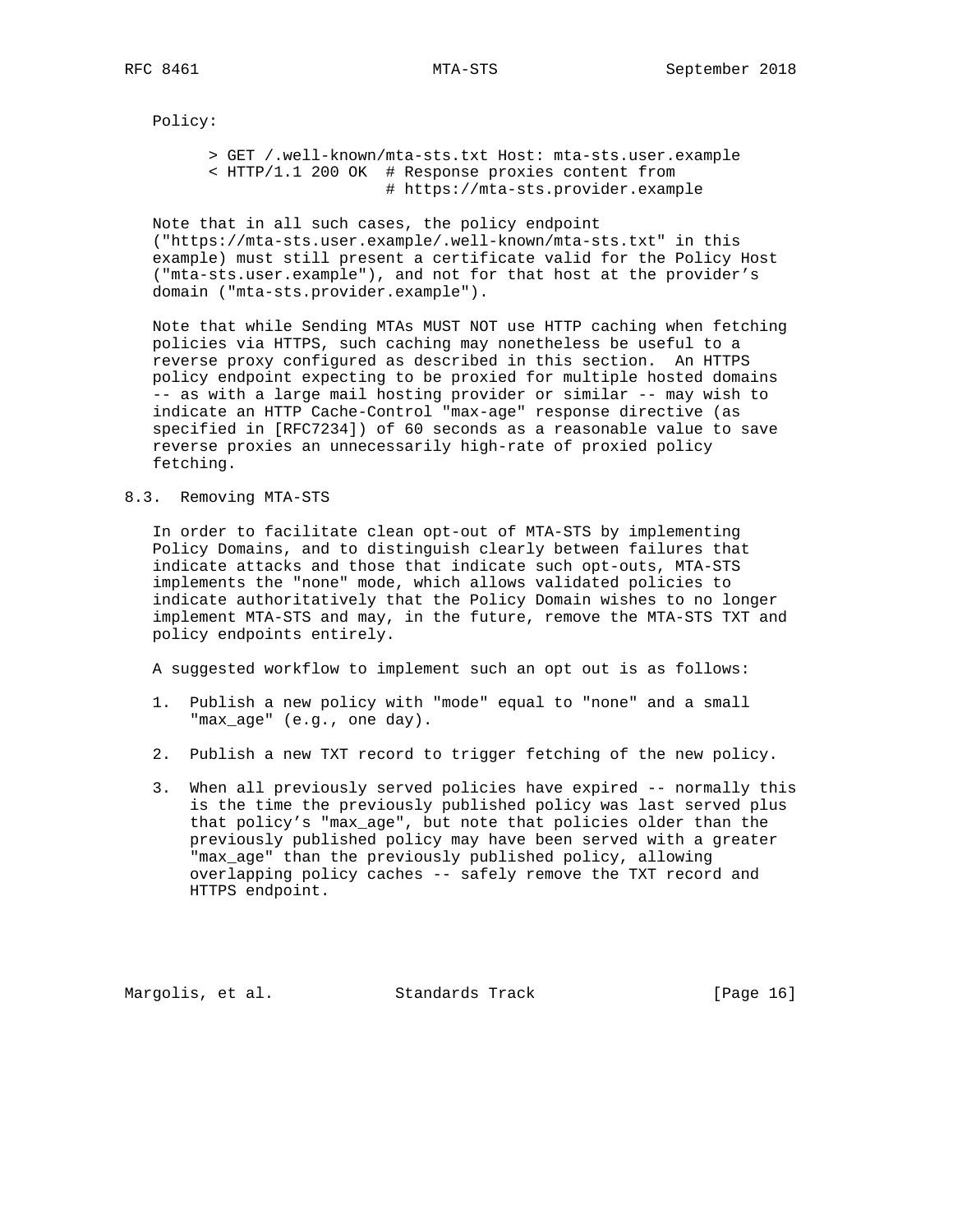### 8.4. Preserving MX Candidate Traversal

 Implementers of send-time MTA-STS validation in mail transfer agents should take note of the risks of modifying the logic of traversing MX candidate lists. Because an MTA-STS Policy can be used to prefilter invalid MX candidates from the MX candidate list, it is tempting to implement a "two-pass" model, where MX candidates are first filtered for possible validity according to the MTA-STS Policy, and then the remaining candidates are attempted in order as without an MTA-STS Policy. This may lead to incorrect implementations, such as message loops; instead, it is recommended that implementers traverse the MX candidate list as usual, and treat invalid candidates as though they were unreachable (i.e., as though there were some transient error when trying to deliver to that candidate).

 One consequence of validating MX hosts in order of ordinary candidate traversal is that in the event a higher-priority MX is MTA-STS valid and a lower-priority MX is not, senders may never encounter the lower-priority MX, leading to a risk that policy misconfigurations that apply only to "backup" MXes may only be discovered in the case of primary MX failure.

- 9. IANA Considerations
- 9.1. Well-Known URIs Registry

 A new "well-known" URI as described in Section 3 has been registered in the "Well-Known URIs" registry as described below:

URI Suffix: mta-sts.txt

Change Controller: IETF

9.2. MTA-STS TXT Record Fields

 IANA has created a new registry titled "MTA-STS TXT Record Fields". The initial entries in the registry are:

|     | Field Name   Description             | Reference                                          |
|-----|--------------------------------------|----------------------------------------------------|
| i d | Record version<br>Policy instance ID | Section 3.1 of RFC 8461<br>Section 3.1 of RFC 8461 |

 New fields are added to this registry using IANA's "Expert Review" policy [RFC8126].

Margolis, et al. Standards Track [Page 17]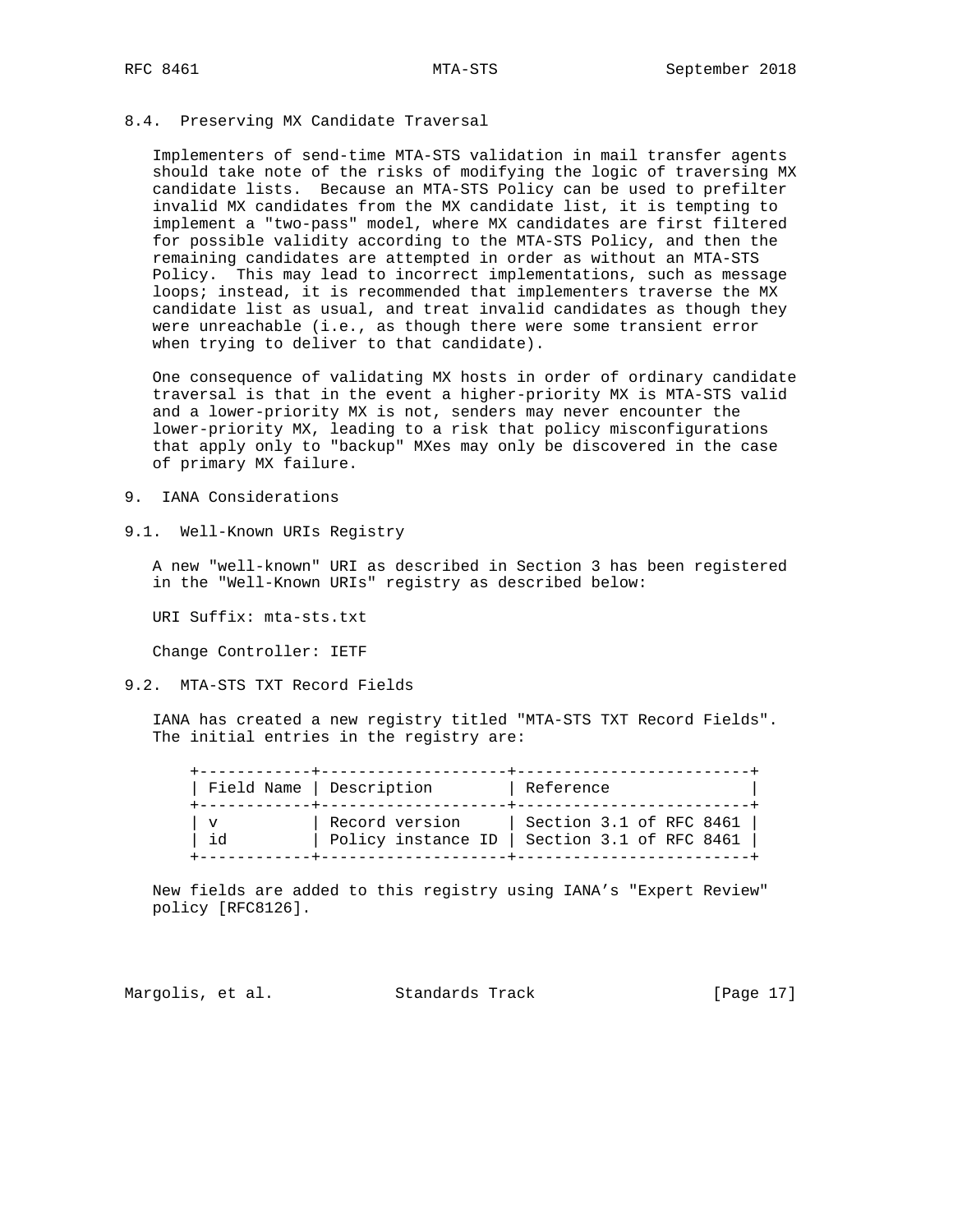# 9.3. MTA-STS Policy Fields

 IANA has created a new registry titled "MTA-STS Policy Fields". The initial entries in the registry are:

| Field Name   Description         |
|----------------------------------|
| version<br>mode<br>max age<br>mx |

 New fields are added to this registry using IANA's "Expert Review" policy.

10. Security Considerations

 SMTP MTA-STS attempts to protect against an active attacker trying to intercept or tamper with mail between hosts that support STARTTLS. There are two classes of attacks considered:

- o Foiling TLS negotiation (for example, by deleting the "250 STARTTLS" response from a server or altering TLS session negotiation). This would result in the SMTP session occurring over plaintext, despite both parties supporting TLS.
- o Impersonating the destination mail server, whereby the sender might deliver the message to an impostor, who could then monitor and/or modify messages despite opportunistic TLS. This impersonation could be accomplished by spoofing the DNS MX record for the recipient domain or by redirecting client connections intended for the legitimate recipient server (for example, by altering BGP routing tables).

 MTA-STS can thwart such attacks only if the sender is able to previously obtain and cache a policy for the recipient domain, and only if the attacker is unable to obtain a valid certificate that complies with that policy. Below, we consider specific attacks on this model.

10.1. Obtaining a Signed Certificate

 SMTP MTA-STS relies on certificate validation via PKIX-based TLS identity checking [RFC6125]. Attackers who are able to obtain a valid certificate for the targeted recipient mail service (e.g., by compromising a CA) are thus able to circumvent STS authentication.

Margolis, et al. Standards Track [Page 18]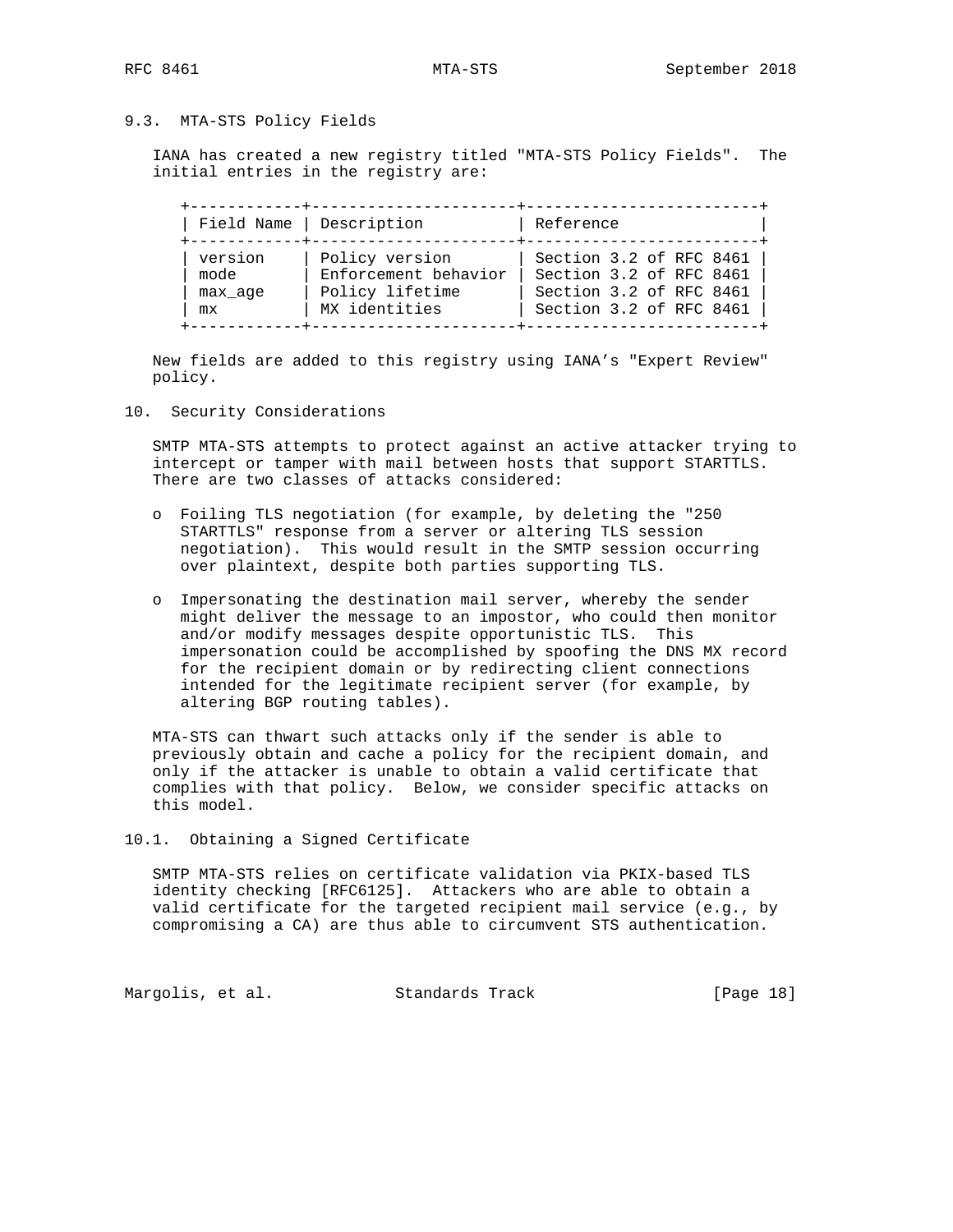## 10.2. Preventing Policy Discovery

 Since MTA-STS uses DNS TXT records for policy discovery, an attacker who is able to block DNS responses can suppress the discovery of an MTA-STS Policy, making the Policy Domain appear not to have an MTA- STS Policy. The sender policy cache is designed to resist this attack by decreasing the frequency of policy discovery and thus reducing the window of vulnerability; it is nonetheless a risk that attackers who can predict or induce policy discovery -- for example, by inducing a sending domain to send mail to a never-before-contacted recipient while carrying out a man-in-the-middle attack -- may be able to foil policy discovery and effectively downgrade the security of the message delivery.

 Since this attack depends upon intercepting initial policy discovery, implementers SHOULD prefer policy "max\_age" values to be as long as is practical.

 Because this attack is also possible upon refresh of a cached policy, implementers SHOULD NOT wait until a cached policy has expired before checking for an update; if senders attempt to refresh the cache regularly (for example, by fetching the current live policy in a background task that runs daily or weekly, regardless of the state of the "\_mta-sts" TXT record, and updating their cache's "max age" accordingly), an attacker would have to foil policy discovery consistently over the lifetime of a cached policy to prevent a successful refresh.

 Additionally, MTAs SHOULD alert administrators to repeated policy refresh failures long before cached policies expire (through warning logs or similar applicable mechanisms), allowing administrators to detect such a persistent attack on policy refresh. (However, they should not implement such alerts if the cached policy has a "none" mode, to allow clean MTA-STS removal, as described in Section 8.3.)

 Resistance to downgrade attacks of this nature -- due to the ability to authoritatively determine "lack of a record" even for non participating recipients -- is a feature of DANE, due to its use of DNSSEC for policy discovery.

### 10.3. Denial of Service

 We additionally consider the Denial-of-Service risk posed by an attacker who can modify the DNS records for a recipient domain. Absent MTA-STS, such an attacker can cause a Sending MTA to cache invalid MX records, but only for however long the sending resolver caches those records. With MTA-STS, the attacker can additionally advertise a new, long "max\_age" MTA-STS Policy with "mx" constraints

Margolis, et al. Standards Track [Page 19]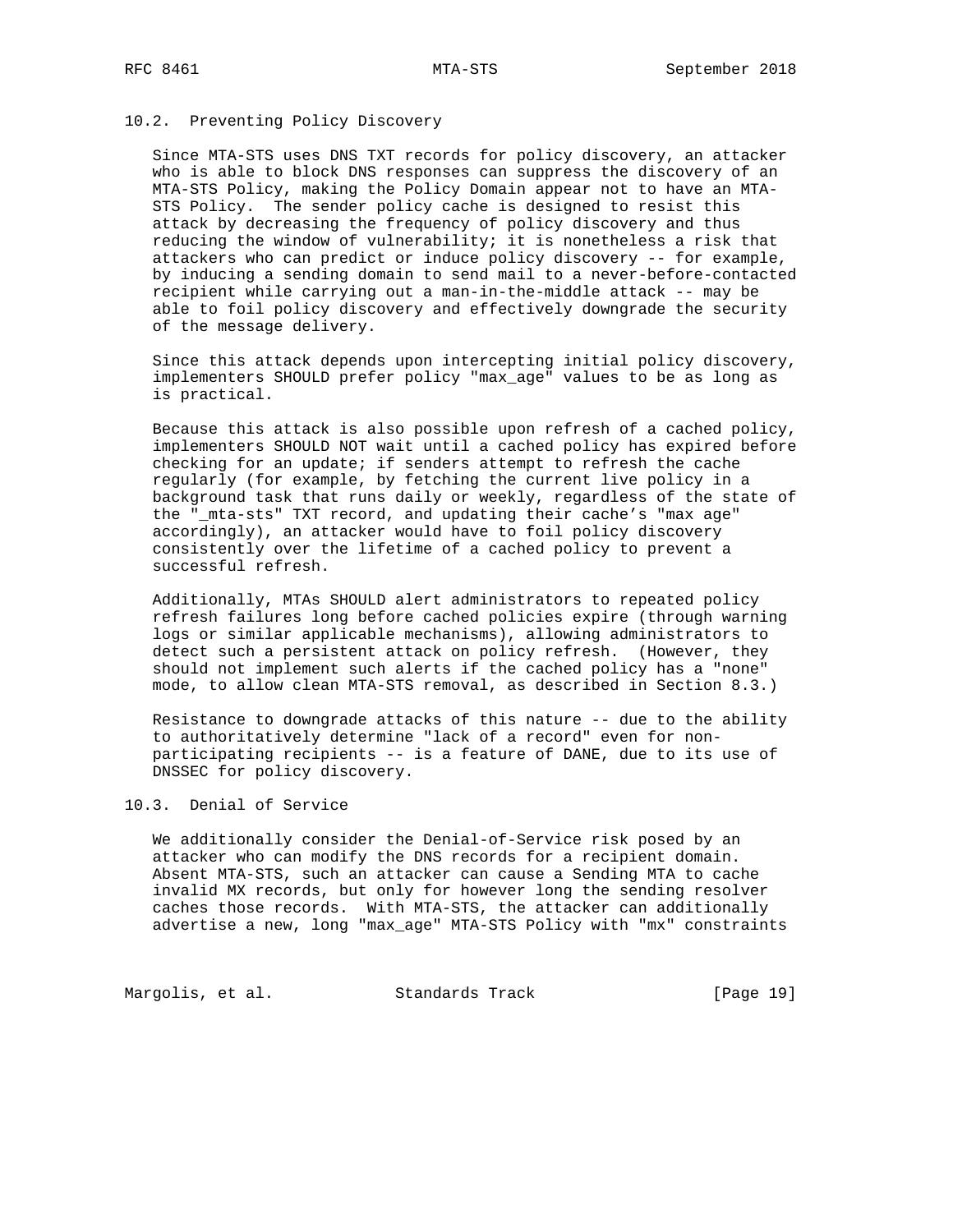that validate the malicious MX record, causing senders to cache the policy and refuse to deliver messages once the victim has resecured the MX records.

 This attack is mitigated in part by the ability of a victim domain to (at any time) publish a new policy updating the cached, malicious policy, though this does require the victim domain to both obtain a valid CA-signed certificate and to understand and properly configure MTA-STS.

 Similarly, we consider the possibility of domains that deliberately allow untrusted users to serve untrusted content on user-specified subdomains. In some cases (e.g., the service "tumblr.com"), this takes the form of providing HTTPS hosting of user-registered subdomains; in other cases (e.g. dynamic DNS providers), this takes the form of allowing untrusted users to register custom DNS records at the provider's domain.

 In these cases, there is a risk that untrusted users would be able to serve custom content at the "mta-sts" host, including serving an illegitimate MTA-STS Policy. We believe this attack is rendered more difficult by the need for the attacker to also serve the "\_mta-sts" TXT record on the same domain -- something not, to our knowledge, widely provided to untrusted users. This attack is additionally mitigated by the aforementioned ability for a victim domain to update an invalid policy at any future date.

10.4. Weak Policy Constraints

 Even if an attacker cannot modify a served policy, the potential exists for configurations that allow attackers on the same domain to receive mail for that domain. For example, an easy configuration option when authoring an MTA-STS Policy for "example.com" is to set the "mx" equal to "\*.example.com"; in this case, recipient domains must consider the risk that any user possessing a valid hostname and CA-signed certificate (for example, "dhcp-123.example.com") will, from the perspective of MTA-STS Policy validation, be a valid MX host for that domain.

10.5. Compromise of the Web PKI System

 A number of risks apply to the PKI system that is used for certificate authentication, both of the "mta-sts" HTTPS host's certificate and the SMTP servers' certificates. These risks are broadly applicable within the Web PKI ecosystem and are not specific to MTA-STS; nonetheless, they deserve some consideration in this context.

Margolis, et al. Standards Track [Page 20]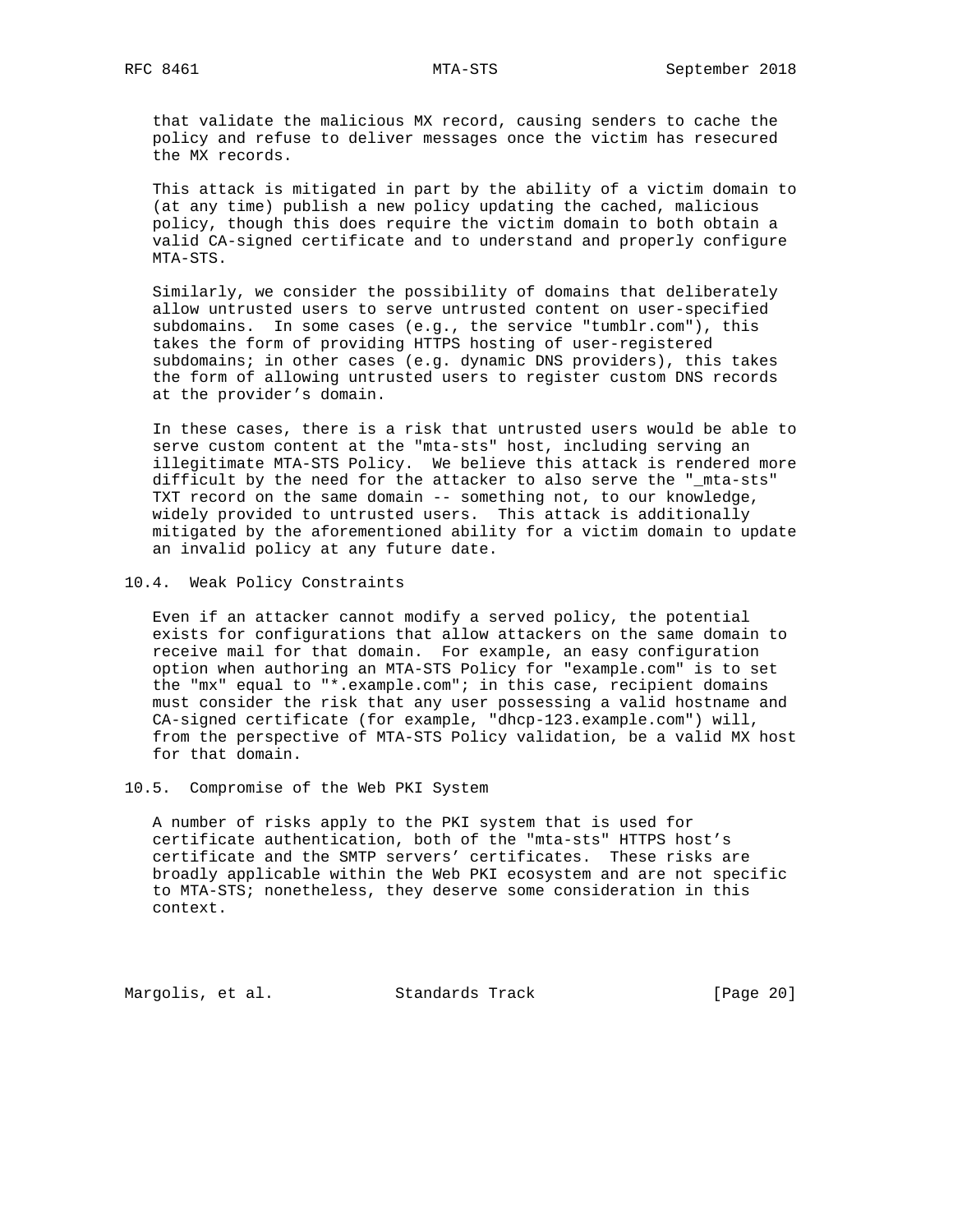Broadly speaking, attackers may compromise the system by obtaining certificates under fraudulent circumstances (i.e., by impersonating the legitimate owner of the victim domain), by compromising a CA or Delegate Authority's private keys, by obtaining a legitimate certificate issued to the victim domain, and similar.

 One approach commonly employed by web browsers to help mitigate against some of these attacks is to allow for revocation of compromised or fraudulent certificates via OCSP [RFC6960] or CRLs [RFC6818]. Such mechanisms themselves represent trade-offs and are not universally implemented; we nonetheless recommend implementers of MTA-STS to implement revocation mechanisms that are most applicable to their implementations.

- 11. References
- 11.1. Normative References
	- [RFC2119] Bradner, S., "Key words for use in RFCs to Indicate Requirement Levels", BCP 14, RFC 2119, DOI 10.17487/RFC2119, March 1997, <https://www.rfc-editor.org/info/rfc2119>.
	- [RFC2818] Rescorla, E., "HTTP Over TLS", RFC 2818, DOI 10.17487/RFC2818, May 2000, <https://www.rfc-editor.org/info/rfc2818>.
	- [RFC3207] Hoffman, P., "SMTP Service Extension for Secure SMTP over Transport Layer Security", RFC 3207, DOI 10.17487/RFC3207, February 2002, <https://www.rfc-editor.org/info/rfc3207>.
	- [RFC3492] Costello, A., "Punycode: A Bootstring encoding of Unicode for Internationalized Domain Names in Applications (IDNA)", RFC 3492, DOI 10.17487/RFC3492, March 2003, <https://www.rfc-editor.org/info/rfc3492>.
	- [RFC3629] Yergeau, F., "UTF-8, a transformation format of ISO 10646", STD 63, RFC 3629, DOI 10.17487/RFC3629, November 2003, <https://www.rfc-editor.org/info/rfc3629>.
	- [RFC5234] Crocker, D., Ed. and P. Overell, "Augmented BNF for Syntax Specifications: ABNF", STD 68, RFC 5234, DOI 10.17487/RFC5234, January 2008, <https://www.rfc-editor.org/info/rfc5234>.

Margolis, et al. Standards Track [Page 21]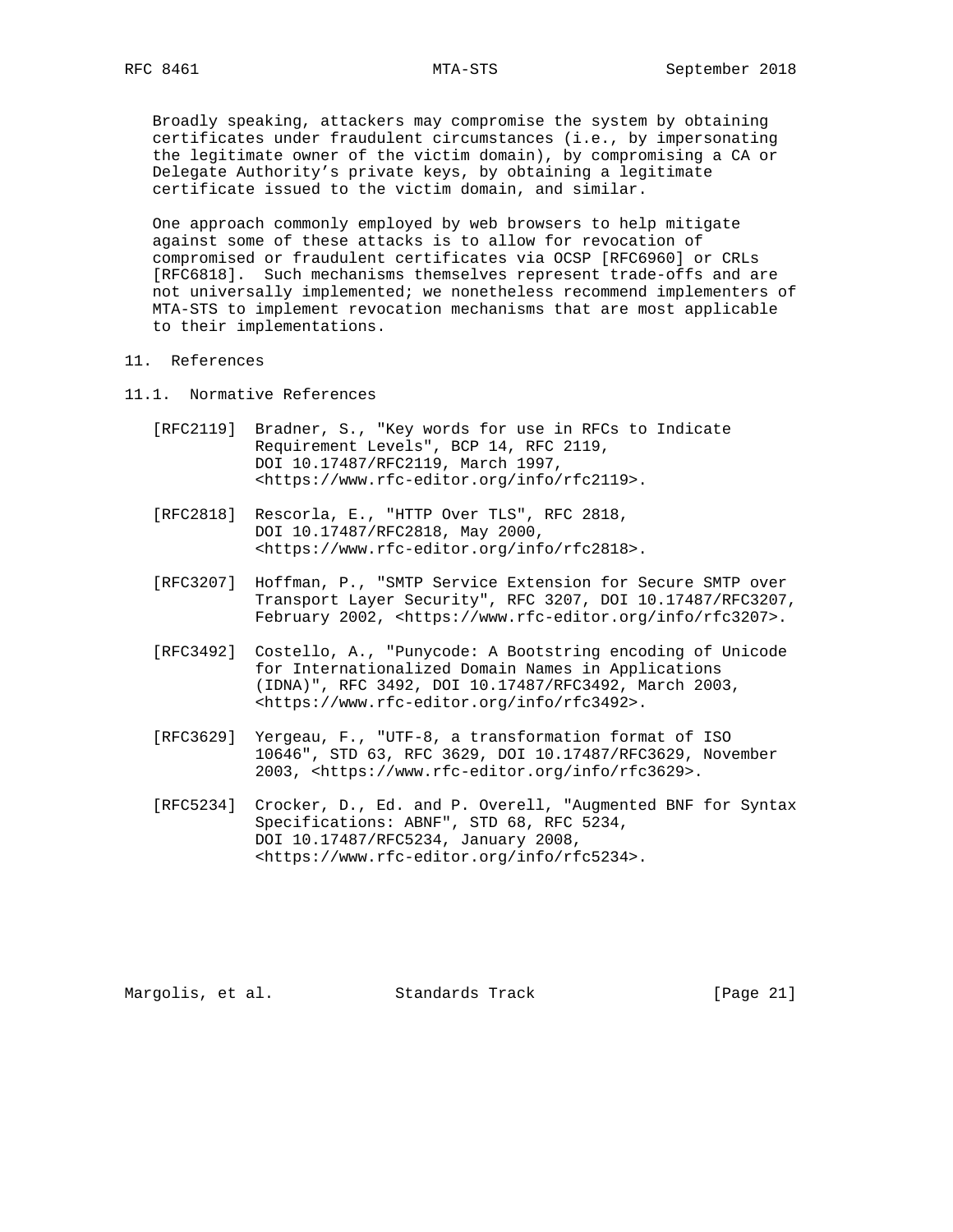- [RFC5246] Dierks, T. and E. Rescorla, "The Transport Layer Security (TLS) Protocol Version 1.2", RFC 5246, DOI 10.17487/RFC5246, August 2008, <https://www.rfc-editor.org/info/rfc5246>.
- [RFC5280] Cooper, D., Santesson, S., Farrell, S., Boeyen, S., Housley, R., and W. Polk, "Internet X.509 Public Key Infrastructure Certificate and Certificate Revocation List (CRL) Profile", RFC 5280, DOI 10.17487/RFC5280, May 2008, <https://www.rfc-editor.org/info/rfc5280>.
- [RFC5321] Klensin, J., "Simple Mail Transfer Protocol", RFC 5321, DOI 10.17487/RFC5321, October 2008, <https://www.rfc-editor.org/info/rfc5321>.
- [RFC5785] Nottingham, M. and E. Hammer-Lahav, "Defining Well-Known Uniform Resource Identifiers (URIs)", RFC 5785, DOI 10.17487/RFC5785, April 2010, <https://www.rfc-editor.org/info/rfc5785>.
- [RFC6066] Eastlake 3rd, D., "Transport Layer Security (TLS) Extensions: Extension Definitions", RFC 6066, DOI 10.17487/RFC6066, January 2011, <https://www.rfc-editor.org/info/rfc6066>.
- [RFC6125] Saint-Andre, P. and J. Hodges, "Representation and Verification of Domain-Based Application Service Identity within Internet Public Key Infrastructure Using X.509 (PKIX) Certificates in the Context of Transport Layer Security (TLS)", RFC 6125, DOI 10.17487/RFC6125, March 2011, <https://www.rfc-editor.org/info/rfc6125>.
- [RFC7405] Kyzivat, P., "Case-Sensitive String Support in ABNF", RFC 7405, DOI 10.17487/RFC7405, December 2014, <https://www.rfc-editor.org/info/rfc7405>.
- [RFC7525] Sheffer, Y., Holz, R., and P. Saint-Andre, "Recommendations for Secure Use of Transport Layer Security (TLS) and Datagram Transport Layer Security (DTLS)", BCP 195, RFC 7525, DOI 10.17487/RFC7525, May 2015, <https://www.rfc-editor.org/info/rfc7525>.
- [RFC8174] Leiba, B., "Ambiguity of Uppercase vs Lowercase in RFC 2119 Key Words", BCP 14, RFC 8174, DOI 10.17487/RFC8174, May 2017, <https://www.rfc-editor.org/info/rfc8174>.

Margolis, et al. Standards Track [Page 22]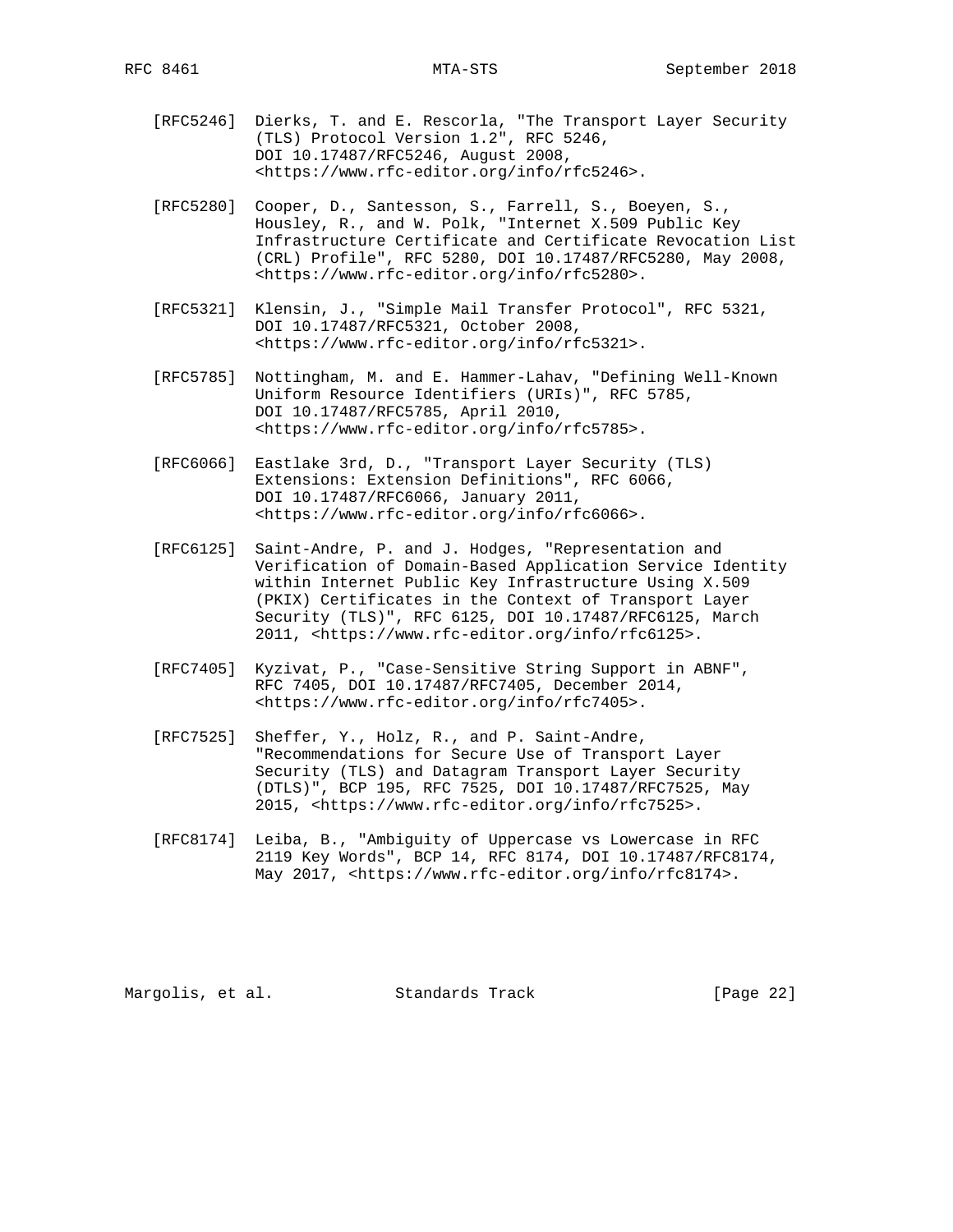- [RFC8446] Rescorla, E., "The Transport Layer Security (TLS) Protocol Version 1.3", RFC 8446, DOI 10.17487/RFC8446, August 2018, <https://www.rfc-editor.org/info/rfc8446>.
- [RFC8460] Margolis, D., Brotman, A., Ramakrishnan, B., Jones, J., and M. Risher, "SMTP TLS Reporting", RFC 8460, DOI 10.17487/RFC8460, September 2018, <https://www.rfc-editor.org/info/rfc8460>.
- 11.2. Informative References
	- [RFC4033] Arends, R., Austein, R., Larson, M., Massey, D., and S. Rose, "DNS Security Introduction and Requirements", RFC 4033, DOI 10.17487/RFC4033, March 2005, <https://www.rfc-editor.org/info/rfc4033>.
	- [RFC5322] Resnick, P., Ed., "Internet Message Format", RFC 5322, DOI 10.17487/RFC5322, October 2008, <https://www.rfc-editor.org/info/rfc5322>.
	- [RFC5891] Klensin, J., "Internationalized Domain Names in Applications (IDNA): Protocol", RFC 5891, DOI 10.17487/RFC5891, August 2010, <https://www.rfc-editor.org/info/rfc5891>.
	- [RFC6818] Yee, P., "Updates to the Internet X.509 Public Key Infrastructure Certificate and Certificate Revocation List (CRL) Profile", RFC 6818, DOI 10.17487/RFC6818, January 2013, <https://www.rfc-editor.org/info/rfc6818>.
	- [RFC6960] Santesson, S., Myers, M., Ankney, R., Malpani, A., Galperin, S., and C. Adams, "X.509 Internet Public Key Infrastructure Online Certificate Status Protocol - OCSP", RFC 6960, DOI 10.17487/RFC6960, June 2013, <https://www.rfc-editor.org/info/rfc6960>.
	- [RFC7234] Fielding, R., Ed., Nottingham, M., Ed., and J. Reschke, Ed., "Hypertext Transfer Protocol (HTTP/1.1): Caching", RFC 7234, DOI 10.17487/RFC7234, June 2014, <https://www.rfc-editor.org/info/rfc7234>.
	- [RFC7672] Dukhovni, V. and W. Hardaker, "SMTP Security via Opportunistic DNS-Based Authentication of Named Entities (DANE) Transport Layer Security (TLS)", RFC 7672, DOI 10.17487/RFC7672, October 2015, <https://www.rfc-editor.org/info/rfc7672>.

Margolis, et al. Standards Track [Page 23]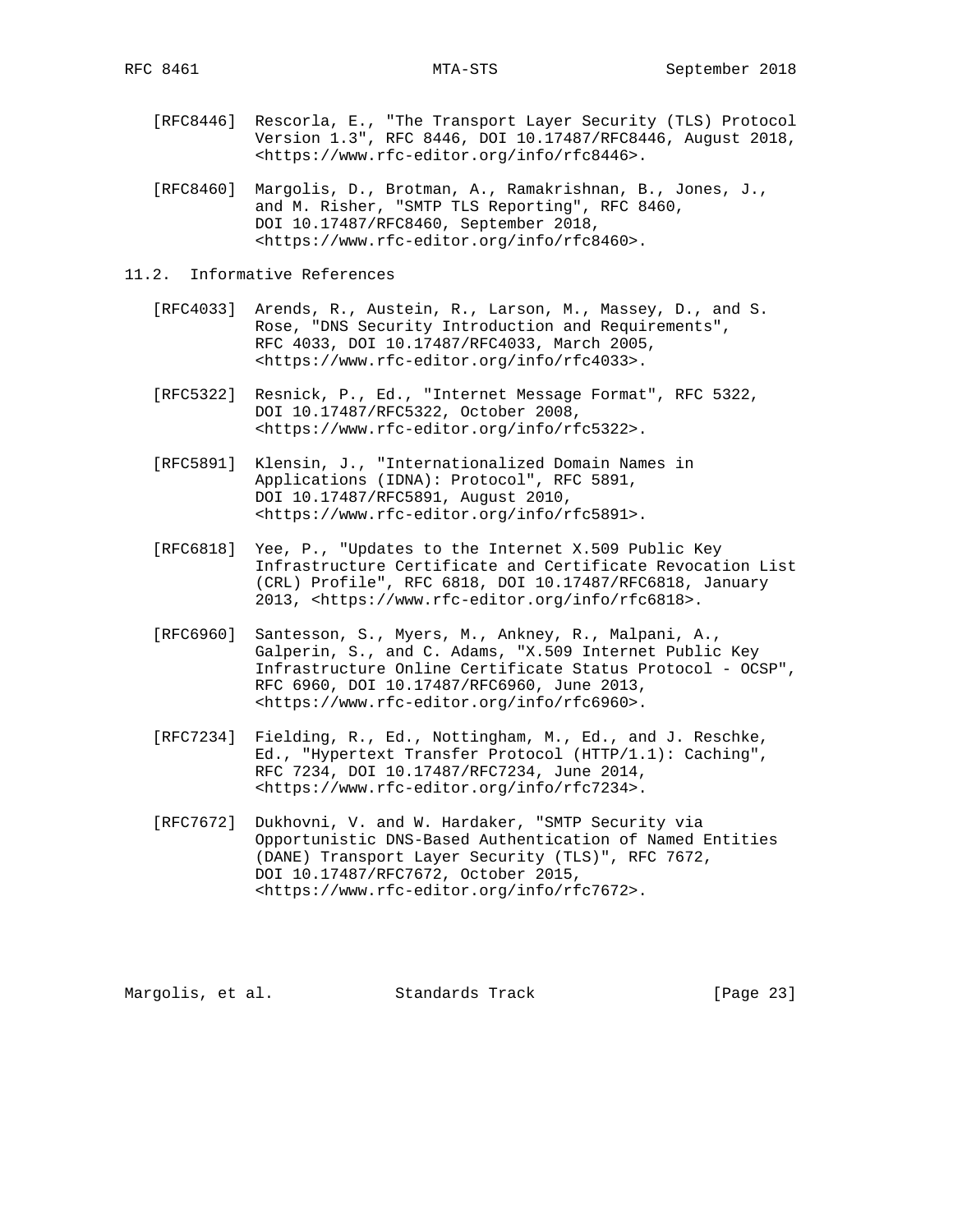[RFC8126] Cotton, M., Leiba, B., and T. Narten, "Guidelines for Writing an IANA Considerations Section in RFCs", BCP 26, RFC 8126, DOI 10.17487/RFC8126, June 2017, <https://www.rfc-editor.org/info/rfc8126>.

Margolis, et al. Standards Track [Page 24]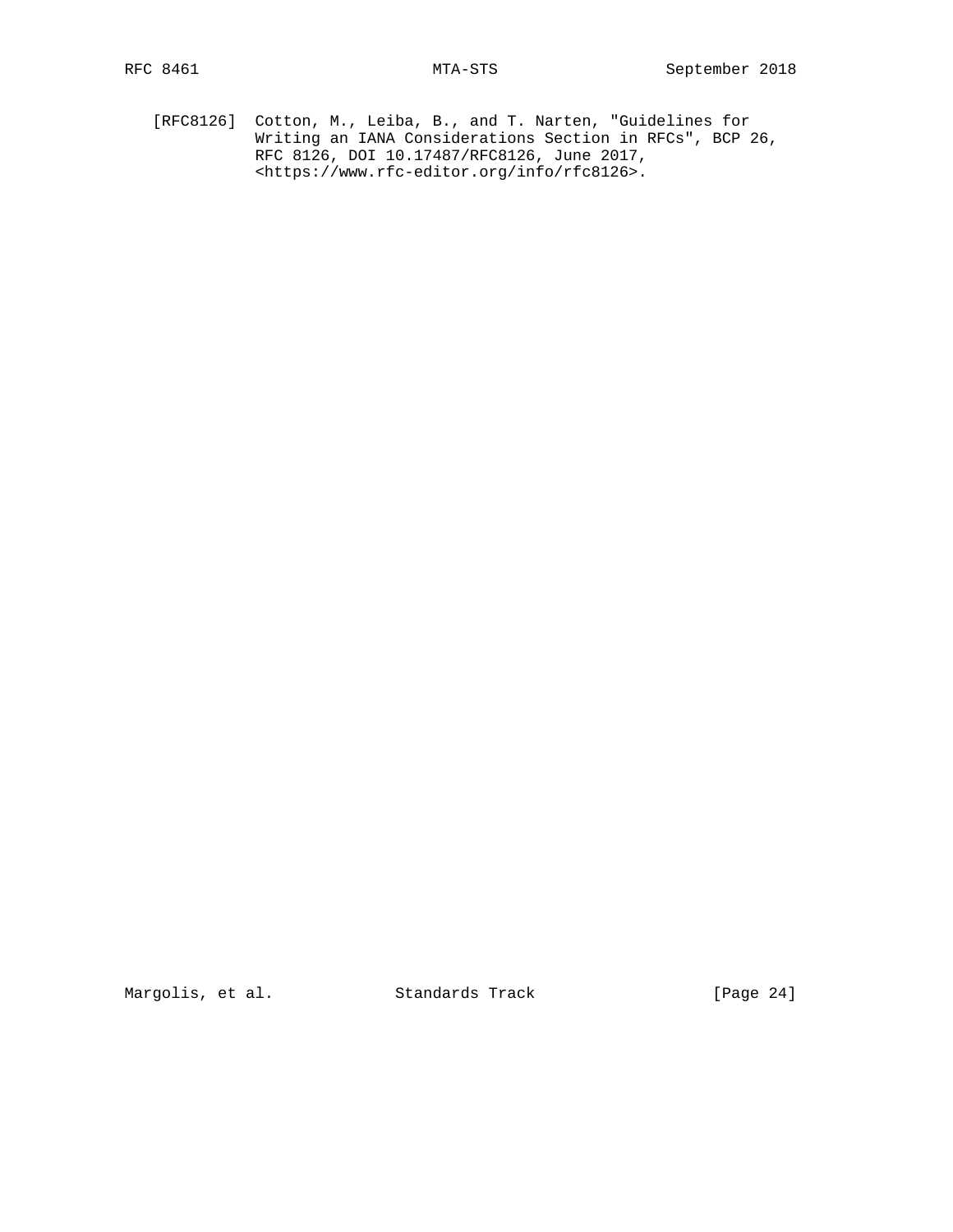Appendix A. MTA-STS Example Record and Policy

 The owner of "example.com" wishes to begin using MTA-STS with a policy that will solicit reports from senders without affecting how the messages are processed, in order to verify the identity of MXes that handle mail for "example.com", confirm that TLS is correctly used, and ensure that certificates presented by the recipient MX validate.

MTA-STS Policy indicator TXT RR:

\_mta-sts.example.com. IN TXT "v=STSv1; id=20160831085700Z;"

 MTA-STS Policy file served as the response body at "https://mta-sts.example.com/.well-known/mta-sts.txt":

> version: STSv1 mode: testing mx: mx1.example.com mx: mx2.example.com mx: mx.backup-example.com max\_age: 1296000

Appendix B. Message Delivery Pseudocode

 Below is pseudocode demonstrating the logic of a compliant Sending MTA.

 While this pseudocode implementation suggests synchronous policy retrieval in the delivery path, that may be undesirable in a working implementation, and we expect some implementers to instead prefer a background fetch that does not block delivery when no cached policy is present.

```
 func isEnforce(policy) {
 // Return true if the policy mode is "enforce".
 }
 func isNonExpired(policy) {
  // Return true if the policy is not expired.
 }
 func tryStartTls(connection) {
  // Attempt to open an SMTP STARTTLS connection with the MX.
 }
 func certMatches(connection, host) {
```
Margolis, et al. Standards Track [Page 25]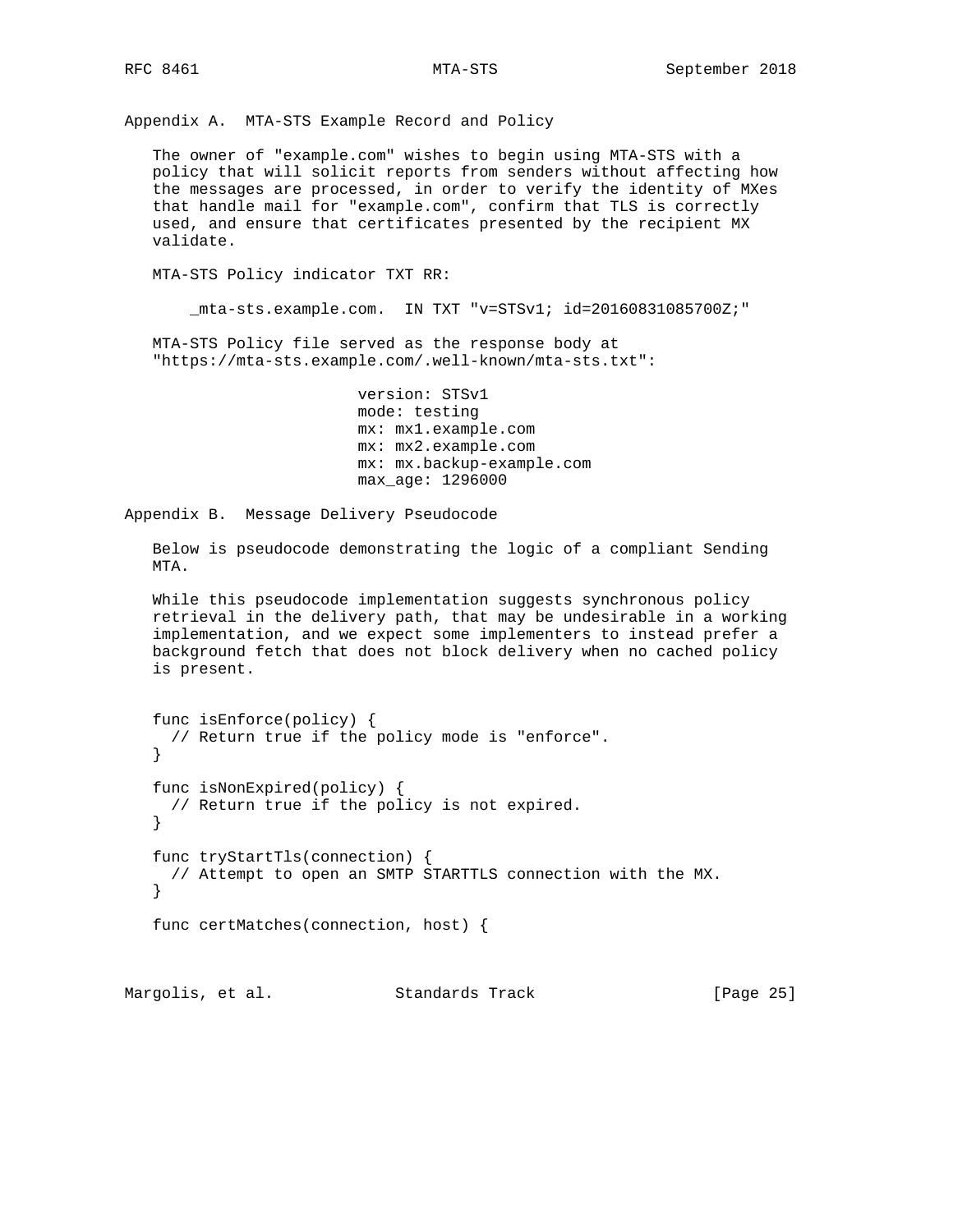```
 // Assume a handy function to return if the server
     // certificate presented in "connection" is valid for "host".
   }
   func policyMatches(candidate, policy) {
     for mx in policy.mx {
       // Literal match.
      if mx == candidate {
         return true
        }
       // Wildcard matches only the leftmost label.
       // Wildcards must always be followed by a '.'.
      if mx[0] == ' *' {
         parts = SplitN(candidate, '.', 2) // Split on the first '.'.
        if len(parts) > 1 && parts[1] == mx[2:] {
           return true
          }
       }
      }
     return false
   }
   func tryDeliverMail(connection, message) {
    // Attempt to deliver "message" via "connection".
   }
   func tryGetNewPolicy(domain) {
    // Check for an MTA-STS TXT record for "domain" in DNS, and return
     // the indicated policy.
    }
   func cachePolicy(domain, policy) {
    // Store "policy" as the cached policy for "domain".
 }
   func tryGetCachedPolicy(domain) {
    // Return a cached policy for "domain".
   }
   func reportError(error) {
    // Report an error via TLSRPT.
   }
   func tryMxAccordingTo(message, mx, policy) {
    connection := connect(mx)
     if !connection {
       return false // Can't connect to the MX, so it's not an MTA-STS
                      // error.
```
Margolis, et al. Standards Track [Page 26]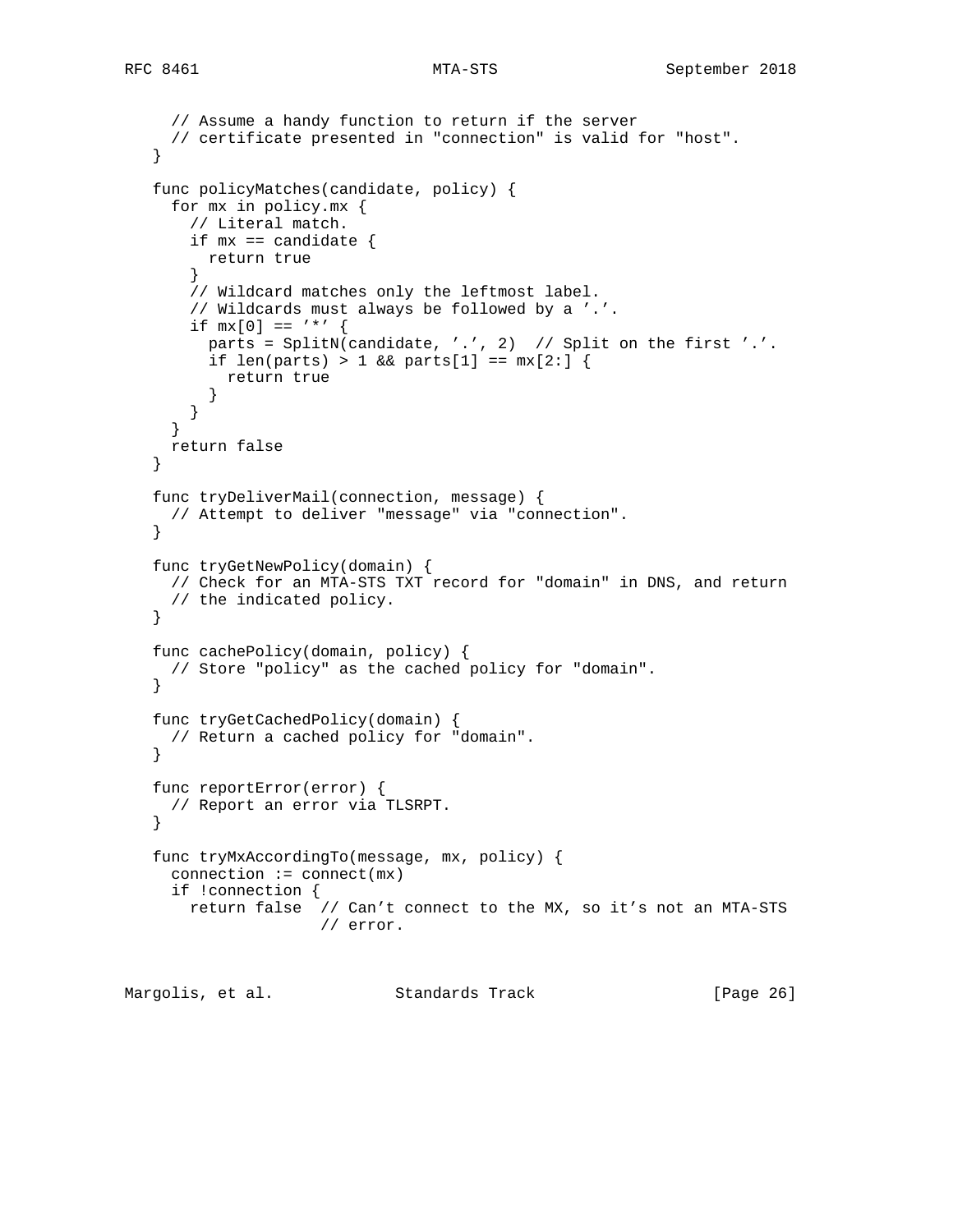```
 }
     secure := true
     if !policyMatches(mx, policy) {
       secure = false
       reportError(E_HOST_MISMATCH)
      } else if !tryStartTls(connection) {
       secure = false
       reportError(E_NO_VALID_TLS)
      } else if !certMatches(connection, policy) {
       secure = false
       reportError(E_CERT_MISMATCH)
      }
     if secure || !isEnforce(policy) {
       return tryDeliverMail(connection, message)
      }
     return false
   }
   func tryWithPolicy(message, domain, policy) {
     mxes := getMxForDomain(domain)
     for mx in mxes {
       if tryMxAccordingTo(message, mx, policy) {
          return true
        }
      }
     return false
   }
   func handleMessage(message) {
     domain := ... // domain part after '@' from recipient
     policy := tryGetNewPolicy(domain)
     if policy {
       cachePolicy(domain, policy)
      } else {
       policy = tryGetCachedPolicy(domain)
      }
     if policy {
       return tryWithPolicy(message, domain, policy)
 }
      // Try to deliver the message normally (i.e., without MTA-STS).
    }
```
Margolis, et al. Standards Track [Page 27]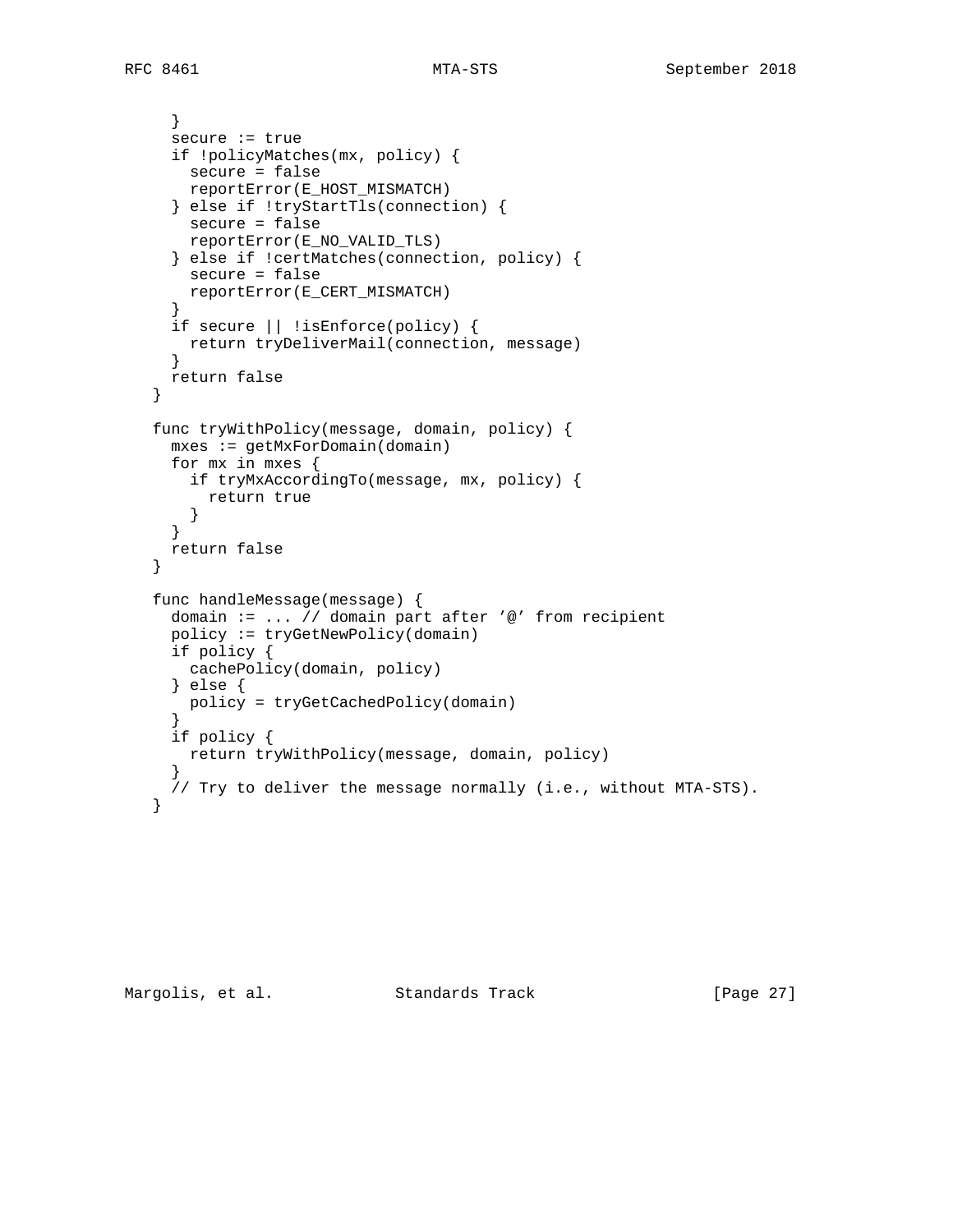Contributors

 Wei Chuang Google, Inc. weihaw@google.com

 Viktor Dukhovni ietf-dane@dukhovni.de

 Markus Laber 1&1 Mail & Media Development & Technology GmbH markus.laber@1und1.de

 Nicolas Lidzborski Google, Inc. nlidz@google.com

 Brandon Long Google, Inc. blong@google.com

 Franck Martin LinkedIn, Inc. fmartin@linkedin.com

 Klaus Umbach 1&1 Mail & Media Development & Technology GmbH klaus.umbach@1und1.de

Margolis, et al. Standards Track [Page 28]